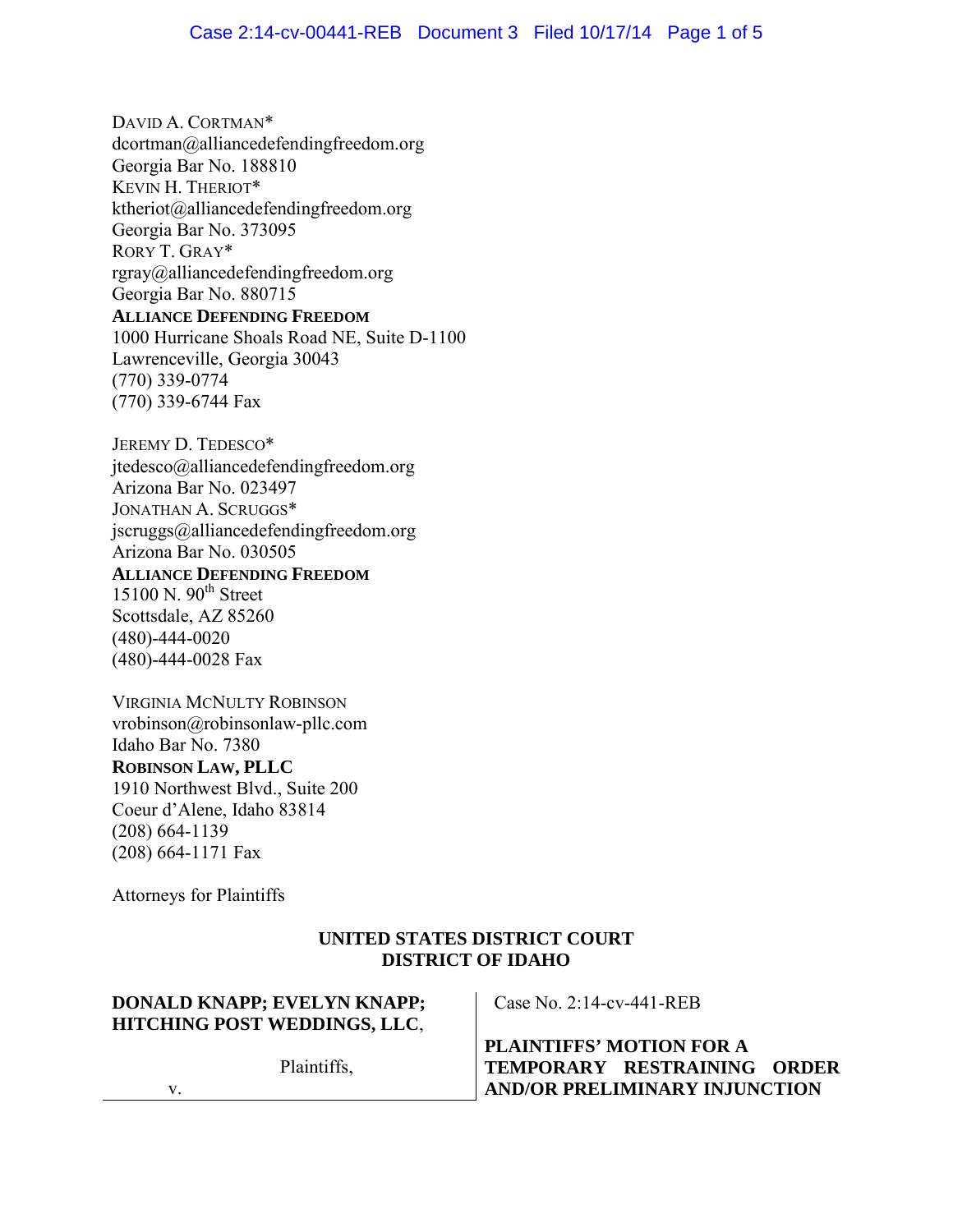**CITY OF COEUR D'ALENE**,

Defendant.

## **PLAINTIFFS' MOTION FOR TEMPORARY RESTRAINING ORDER AND/OR PRELIMINARY INJUNCTION**

COME NOW Plaintiffs, by and through counsel, and move this Court pursuant to Fed. R. Civ. P. 65(b) for a temporary restraining order and/or preliminary injunction restraining and enjoining Defendant and all persons acting at Defendant's direction, including its officers, agents, servants, and employees, from enforcing City Code § 9.56 (the "Ordinance") as applied to them. Plaintiffs also request that the temporary restraining order remain in effect until such time as the Court dissolves it or grants Plaintiffs' motion for preliminary injunction or other requested relief. Because this lawsuit is brought to vindicate Plaintiffs' First and Fourteenth Amendment rights, Plaintiffs further request that any bond requirement be waived. *See Gilmore v. Wells Fargo Bank N.A.*, 2014 WL 3749984, at \*6 (N.D. Cal. July 29, 2014) ("[A] court … has the discretion to waive the bond requirement if there is a high probability of success that equity compels waiving the bond, the balance of the equities overwhelming favors the movant, it appears unlikely that the defendant will suffer any harm as a result of the preliminary injunction, or the requirement of a bond would negatively impact the movant's constitutional rights.").

This case merits expedited consideration. Donald and Evelyn Knapp are ordained ministers who own and operate a wedding chapel located in Coeur d'Alene, Idaho called the Hitching Post Wedding Chapel. Over the last 25 years, their religious mission has been to help people create, celebrate, and build lifetime, monogamous, one-man-one-woman marriages. And they have ensured that mission is respected by barring anyone but themselves and their employees from performing wedding ceremonies at, or on behalf of, the Hitching Post. But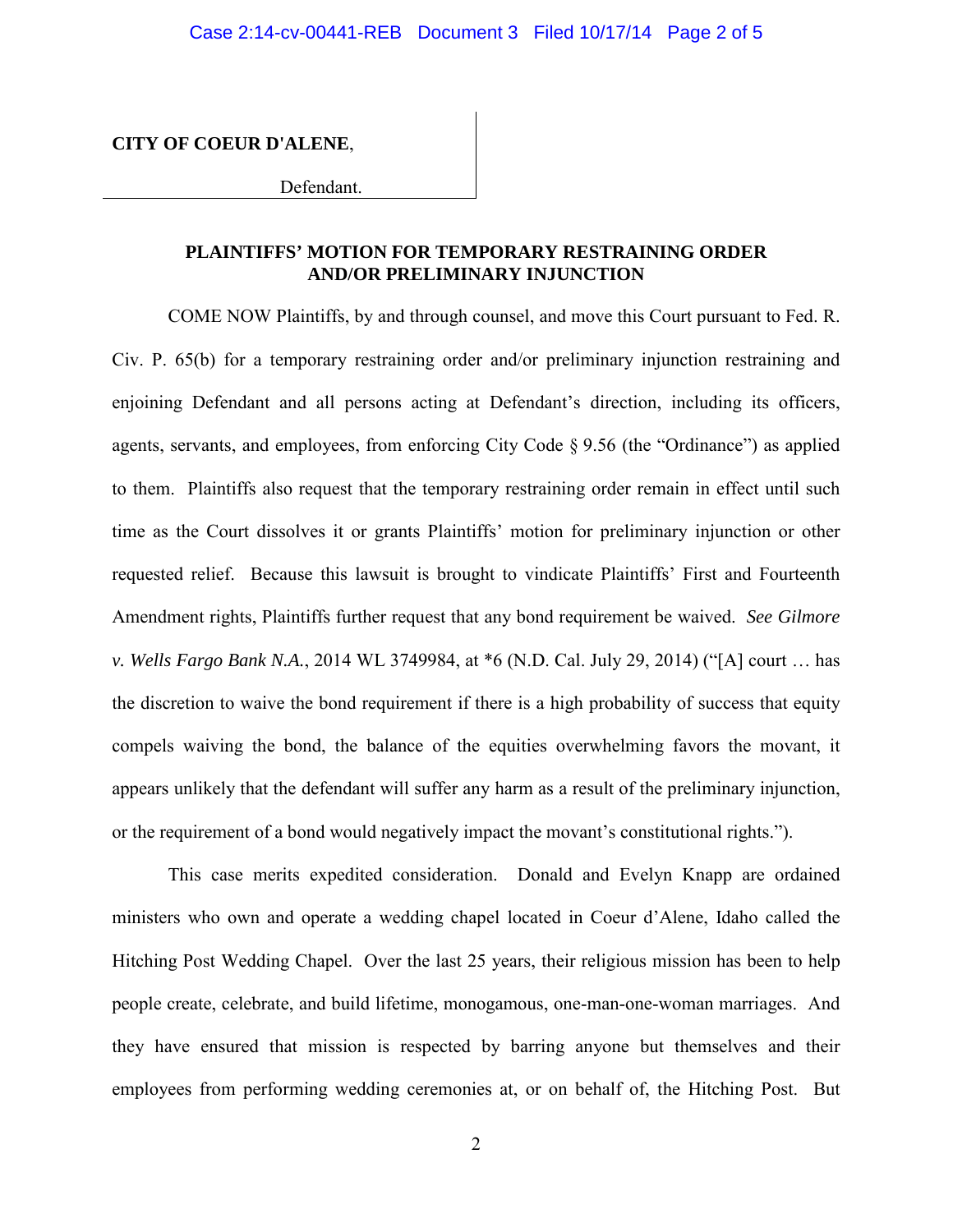#### Case 2:14-cv-00441-REB Document 3 Filed 10/17/14 Page 3 of 5

because same-sex marriage is now legal in Idaho following a ruling by the United States Court of Appeals for the Ninth Circuit, Defendant has privately told the Knapps and publicly stated that the Knapps must perform religious, same-sex marriage ceremonies or violate the Ordinance, which bans places of public accommodation from discriminating based on sexual orientation.

The Knapps cannot perform same-sex marriage ceremonies and publicly bless same-sex marriages without violating their personal religious belief that marriage is a sacred union established by God between man and woman, their church's doctrine, their ordination vows, and their consciences. When a prospective customer called and asked if The Hitching Post would perform a same-sex wedding ceremony on October 17, 2014, they accordingly declined that request. For this single act, the Ordinance subjects the Knapps to up to 6 months in jail and \$1,000 in fines. Each day the Knapps hold to their religious beliefs and decline to marry that couple constitutes a separate violation of the Ordinance and carries the same 6-month, \$1,000-infines penalties. Thus, in one week this continuing violation of the Ordinance alone would subject the Knapps to imprisonment for over 3 years and \$7,000 in fines.

Application of the Ordinance will imminently and irreparably harm the Knapps not only by depriving them of their fundamental rights to the freedom of speech, free exercise of religion, and substantive due process, but also by subjecting them to years of imprisonment and thousands of dollars in fines in just a few short days. Not only would this loss of liberty be irreparable, so too would be the Knapps' loss of their closely-held business, the source of their livelihood, which will quickly fold if they are unable to work or are subject to crippling fines. A temporary restraining order is urgently needed to prevent these irreparable injuries and to maintain the status quo while the Court considers the weighty constitutional matters presented in this case.

Plaintiffs therefore respectfully request that the Court issue a temporary restraining order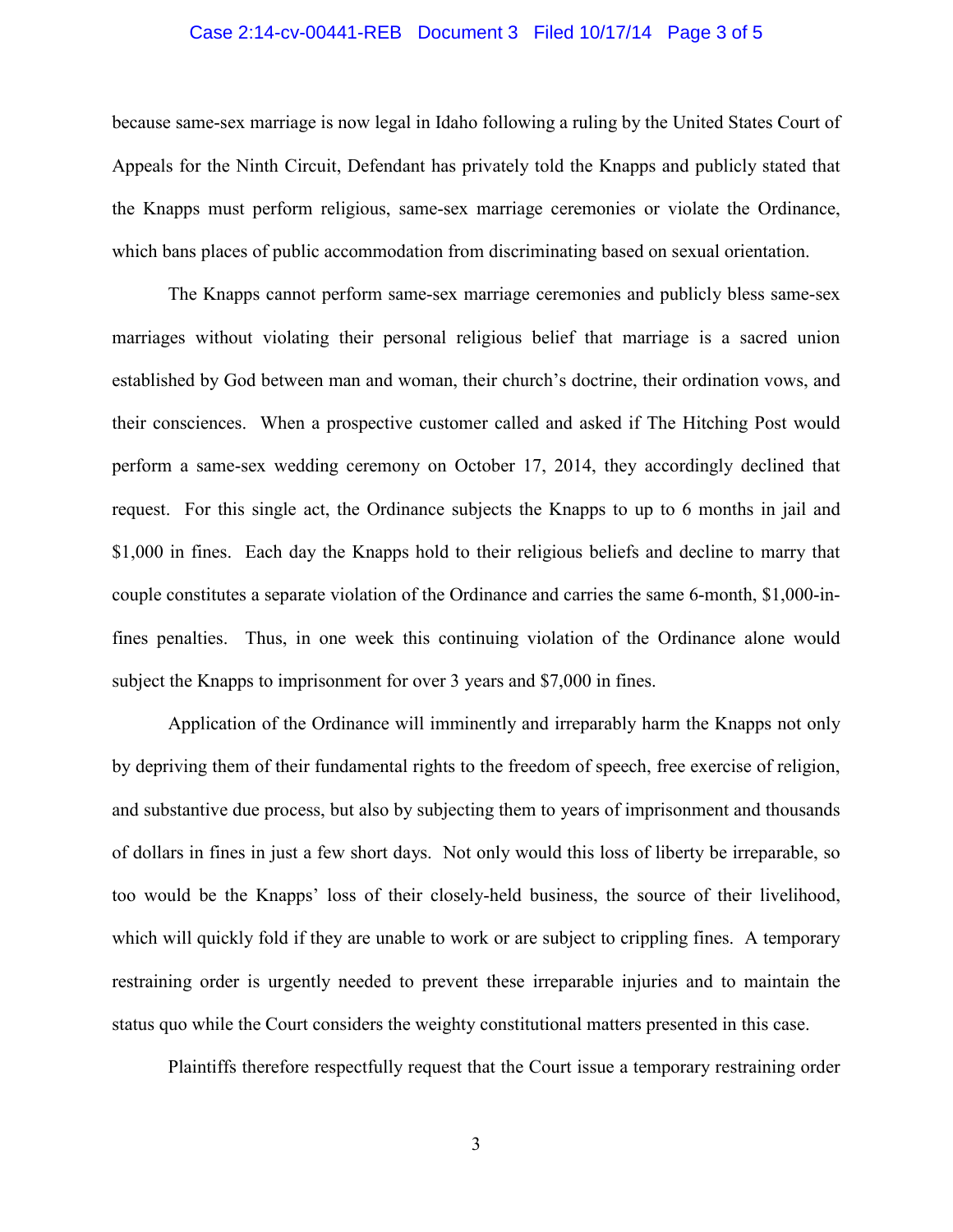#### Case 2:14-cv-00441-REB Document 3 Filed 10/17/14 Page 4 of 5

prohibiting Defendant from enforcing the Ordinance as applied to them. Only an order from this Court will forestall the immediate, irreparable, and irreversible harm posed to the Knapp's freedom as ordained ministers to speak only the religious rituals their religion prescribes and to earn a livelihood from their religious profession free from unreasonable interference by the state. Even one week without such an order will subject the Knapps to years of imprisonment and thousands of dollars in fines from which neither they nor their business will ever recover.

In short, Plaintiffs cannot wait for a preliminary injunction to issue. They respectfully request that the Court resolve this motion as soon as possible.

Respectfully submitted this 17th day of October, 2014.

DAVID A. CORTMAN\* dcortman@alliancedefendingfreedom.org Georgia Bar No. 188810 KEVIN H. THERIOT\* ktheriot@alliancedefendingfreedom.org Georgia Bar No. 373095 RORY GRAY\* rgray@alliancedefendingfreedom.org Georgia Bar No. 880715 **ALLIANCE DEFENDING FREEDOM** 1000 Hurricane Shoals Road NE, Ste. D-1100 Lawrenceville, Georgia 30043 (770) 339-0774 (770) 339-6744 Fax

JEREMY D. TEDESCO\* jtedesco@alliancedefendingfreedom.org Arizona Bar No. 023497 JONATHAN A. SCRUGGS\* jscruggs@alliancedefendingfreedom.org Arizona Bar No. 030505 **ALLIANCE DEFENDING FREEDOM** 15100 N. 90th Street Scottsdale, AZ 85260 (480)-444-0020

(480)-444-0028 Fax

By: /s/Virginia McNulty Robinson

VIRGINIA MCNULTY ROBINSON vrobinson@robinsonlaw-pllc.com Idaho Bar No. 7380 **ROBINSON LAW, PLLC** 1910 Northwest Blvd., Suite 200 Coeur d'Alene, Idaho 83814 (208) 664-1139 (208) 664-1171 Fax

\*Application for admission *pro hac vice* forthcoming.

ATTORNEYS FOR PLAINTIFF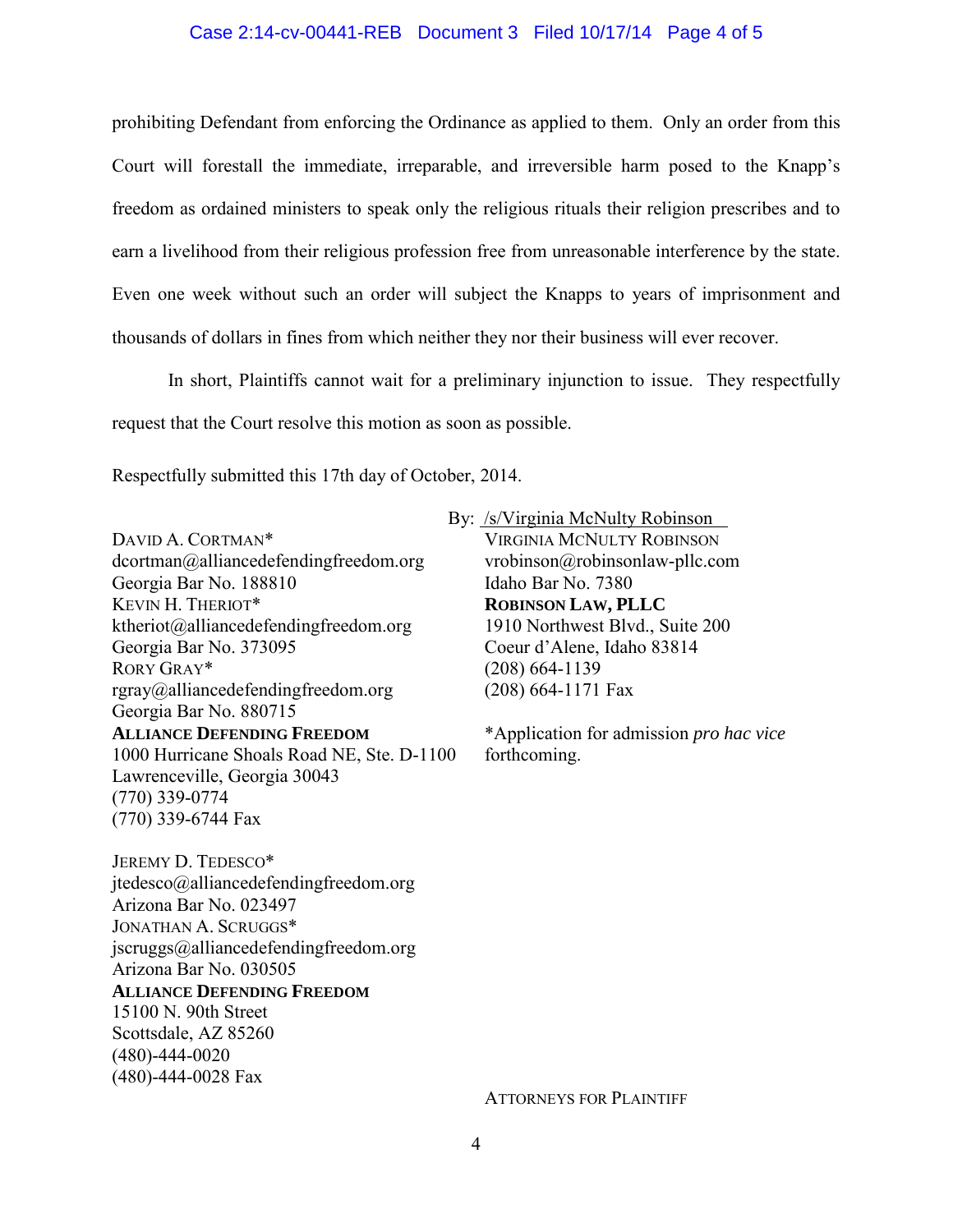## **CERTIFICATE OF SERVICE**

I HEREBY CERTIFY that on the 17th day of October, 2014, I filed the foregoing electronically through the CM/ECF system, which caused the following parties or counsel to be served by electronic means, as more fully reflected on the Notice of Electronic Filing:

AND I FURTHER CERTIFY that on such date I served the foregoing on the following non-CM/ECF Registered Participants in the manner indicated:

Via a private process server along with a copy of the Complaint and via Electronic Mail:

Steve Widmyer Mayor City of Coeur d'Alene 710 E. Mullan Ave Coeur d'Alene, ID 83814

Michael C. Gridley City Attorney City of Coeur d'Alene 710 E. Mullan Avenue Coeur d'Alene, Idaho 83814

By: /s/Virginia McNulty Robinson

VIRGINIA MCNULTY ROBINSON vrobinson@robinsonlaw-pllc.com Idaho Bar No. 7380 **ROBINSON LAW, PLLC** 1910 Northwest Blvd., Suite 200 Coeur d'Alene, Idaho 83814 (208) 664-1139 (208) 664-1171 Fax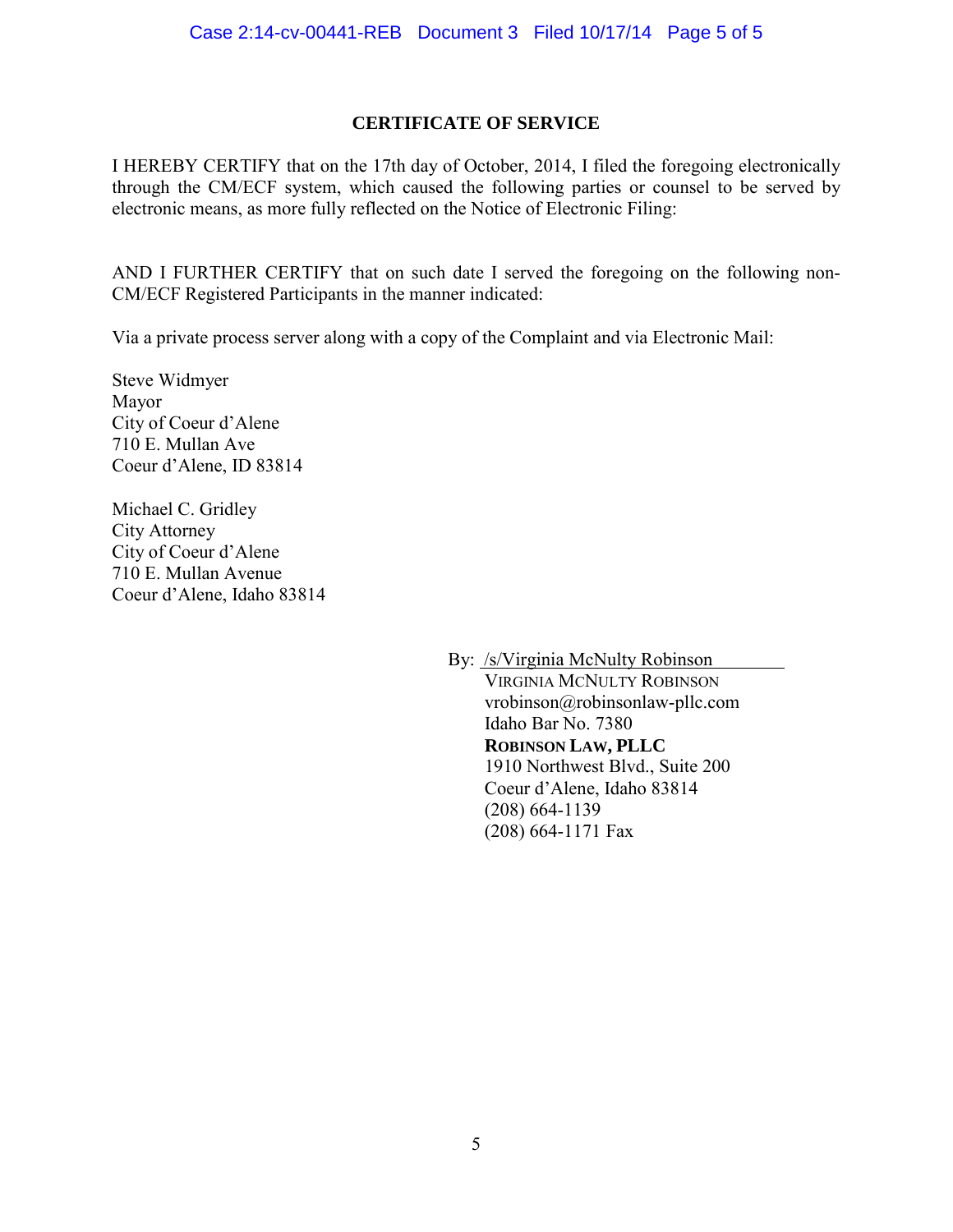DAVID A. CORTMAN\* dcortman@alliancedefendingfreedom.org Georgia Bar No. 188810 KEVIN H. THERIOT\* ktheriot@alliancedefendingfreedom.org Georgia Bar No. 373095 RORY T. GRAY\* rgray@alliancedefendingfreedom.org Georgia Bar No. 880715 **ALLIANCE DEFENDING FREEDOM** 1000 Hurricane Shoals Road NE, Suite D-1100 Lawrenceville, Georgia 30043 (770) 339-0774 (770) 339-6744 Fax

JEREMY D. TEDESCO\* jtedesco@alliancedefendingfreedom.org Arizona Bar No. 023497 JONATHAN A. SCRUGGS\* jscruggs@alliancedefendingfreedom.org Arizona Bar No. 030505 **ALLIANCE DEFENDING FREEDOM**

 $15100$  N.  $90<sup>th</sup>$  Street Scottsdale, AZ 85260 (480)-444-0020 (480)-444-0028 Fax

VIRGINIA MCNULTY ROBINSON vrobinson@robinsonlaw-pllc.com Idaho Bar No. 7380 **ROBINSON LAW, PLLC** 1910 Northwest Blvd., Suite 200 Coeur d'Alene, Idaho 83814 (208) 664-1139 (208) 664-1171 Fax

Attorneys for Plaintiffs

## **UNITED STATES DISTRICT COURT DISTRICT OF IDAHO**

## **DONALD KNAPP; EVELYN KNAPP; HITCHING POST WEDDINGS, LLC**,

Plaintiffs,

Case No. 2:14-cv-441-REB

**MEMORANDUM IN SUPPORT OF PLAINTIFFS' MOTION FOR A TEMPORARY RESTRAINING ORDER**

v.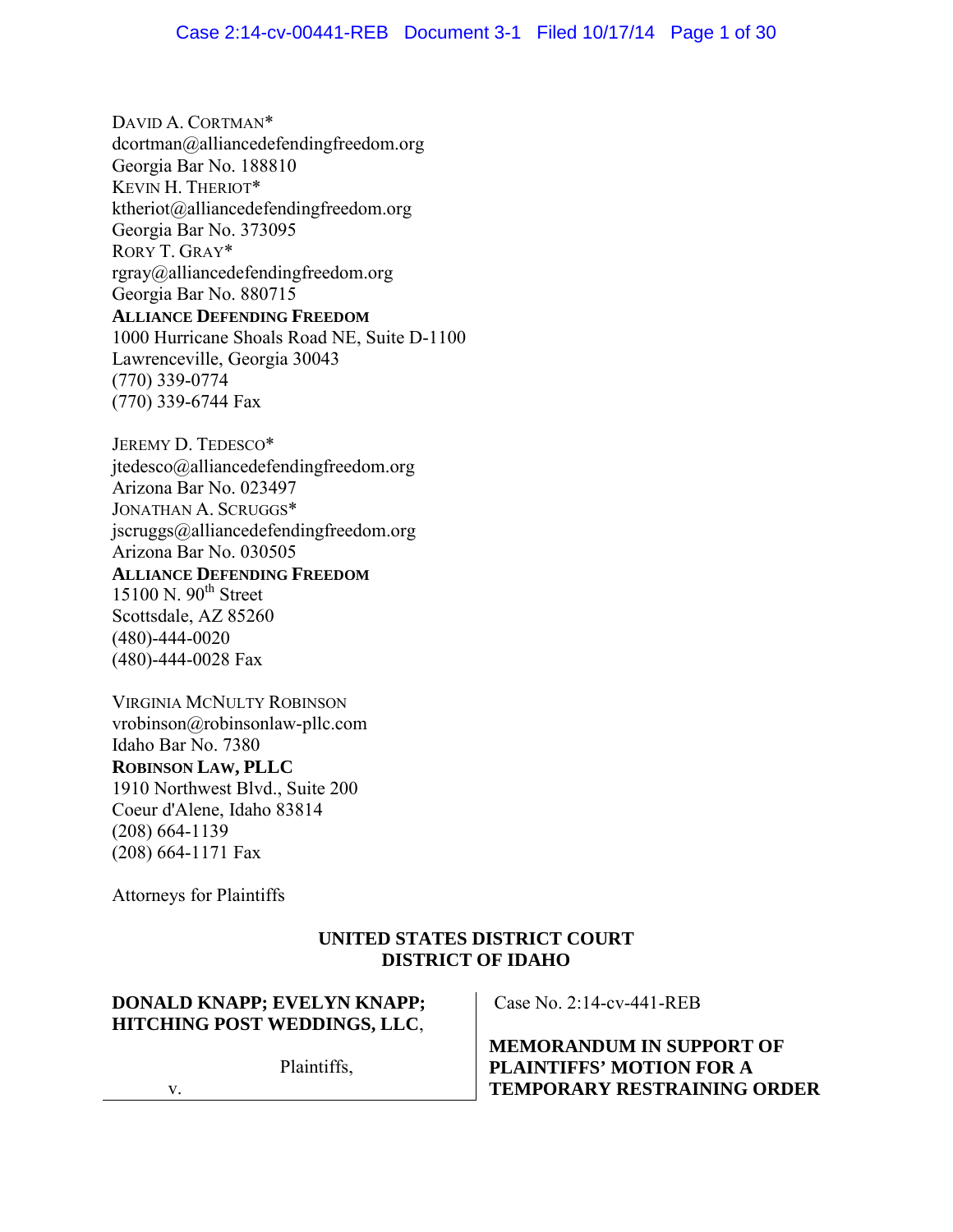Case 2:14-cv-00441-REB Document 3-1 Filed 10/17/14 Page 2 of 30

**CITY OF COEUR D'ALENE**,

Defendant.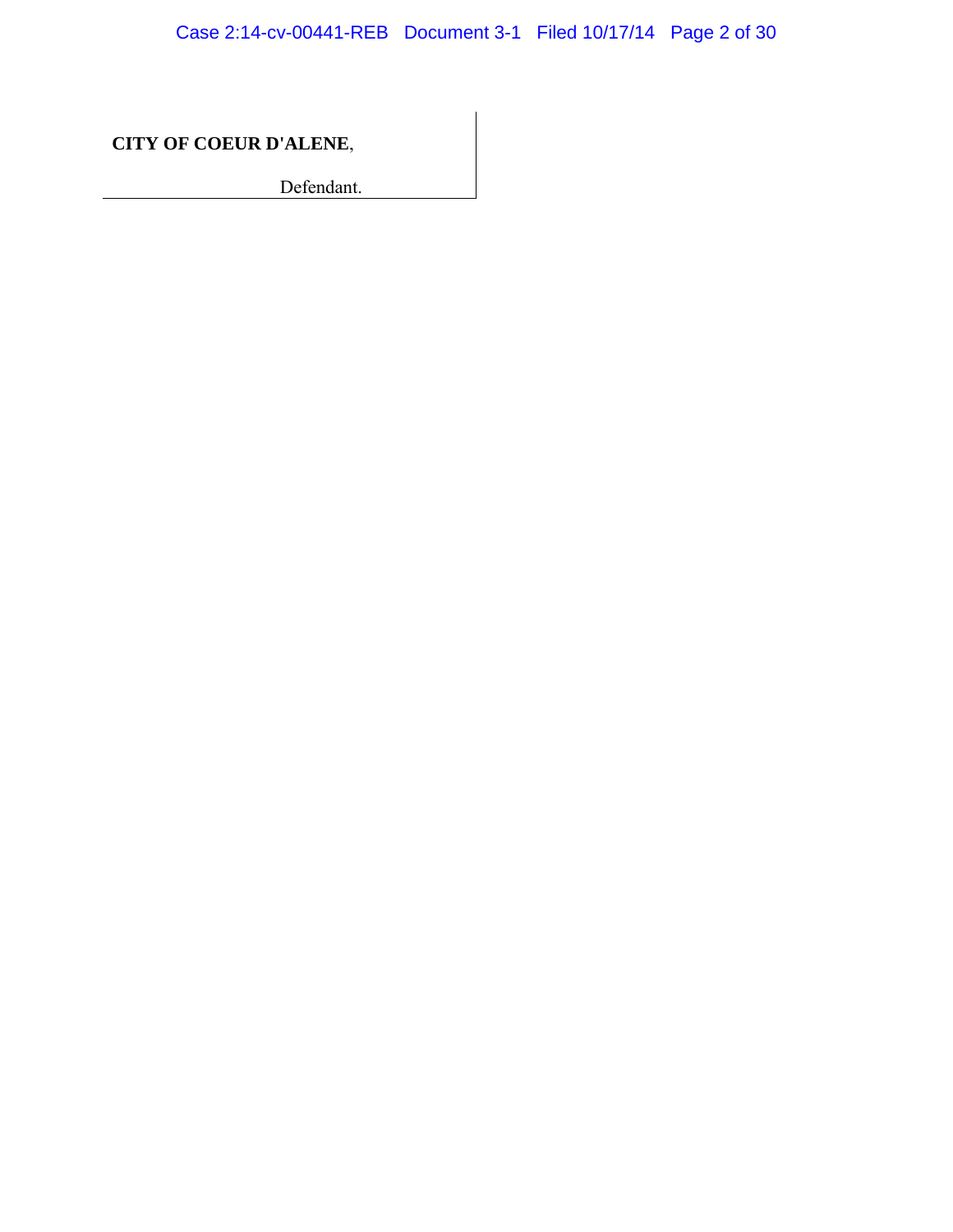# **TABLE OF CONTENTS**

|    | A. | Application of the Ordinance to the Knapps and Their Marriage Ministry                                                                      |  |
|----|----|---------------------------------------------------------------------------------------------------------------------------------------------|--|
|    |    | The Ordinance Unlawfully Compels the Knapps to Bless Same-Sex<br>1.                                                                         |  |
|    |    | The Ordinance is a Content and Viewpoint Based Regulation of Speech<br>2.                                                                   |  |
|    | B. | Forcing the Knapps to Comply With the Ordinance Violates their                                                                              |  |
|    |    | Applying the Ordinance to the Knapps Constitutes Unlawful State<br>1.                                                                       |  |
|    |    | Because the Ordinance is Neither Neutral Nor Generally Applicable,<br>2.                                                                    |  |
|    |    | The Ordinance's Application to the Knapps Also Triggers Strict<br>3.                                                                        |  |
|    |    | The Unconstitutional Conditions Doctrine Forbids the Ordinance's<br>4.                                                                      |  |
|    | C. | Applying the Ordinance to the Knapps Further Violates the Idaho Free                                                                        |  |
|    | D. | Applying the Ordinance to the Knapps Violates Their Substantive Due<br>Process Rights to Freedom of Conscience and to Earn a Living Through |  |
| П. |    | The Ordinances' Severe Compromising of the Knapp's First and Fourteenth                                                                     |  |
|    |    | III. The Balance of Harm and the Public Interest Tip Decidedly in the Knapp's Favor 20                                                      |  |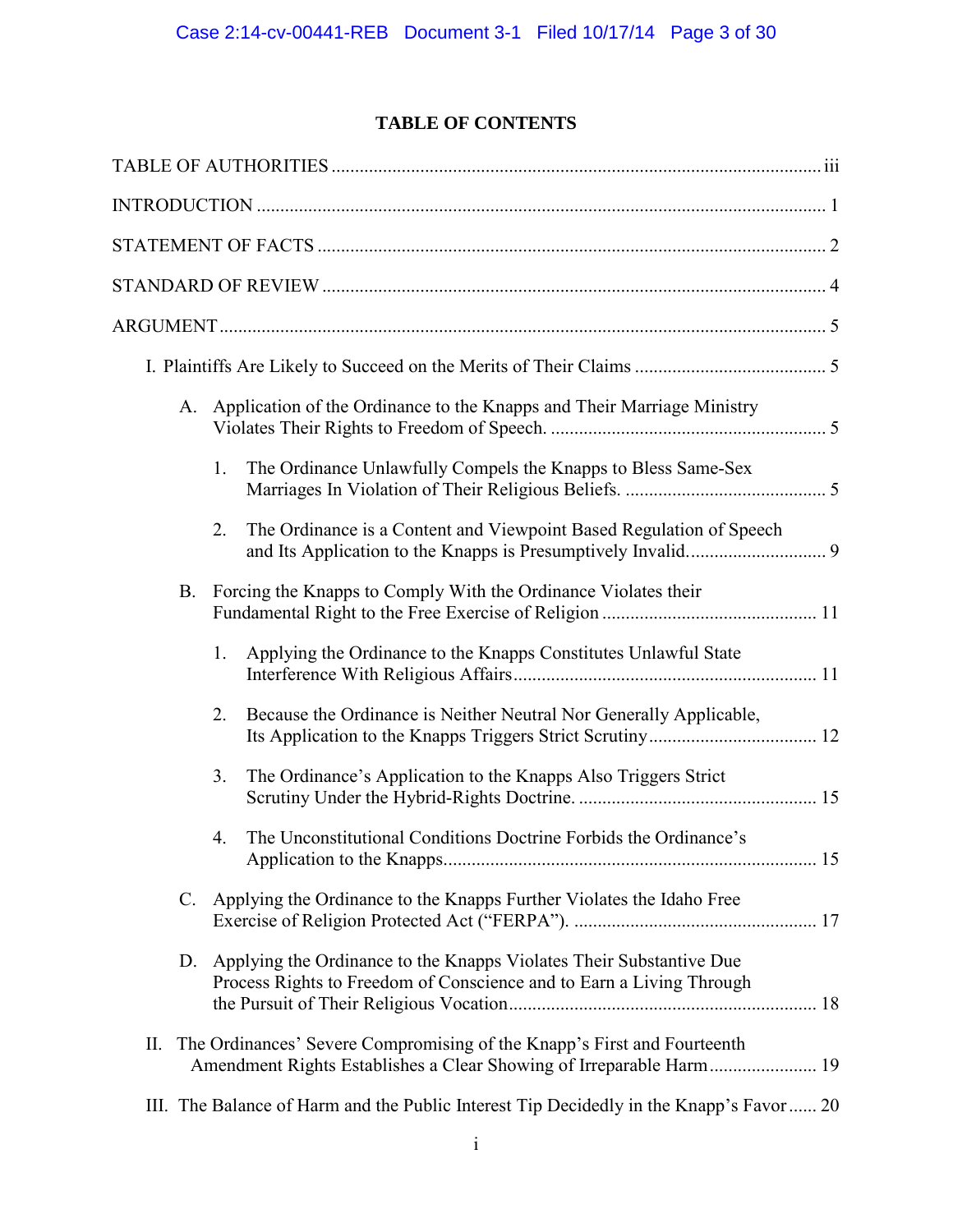|--|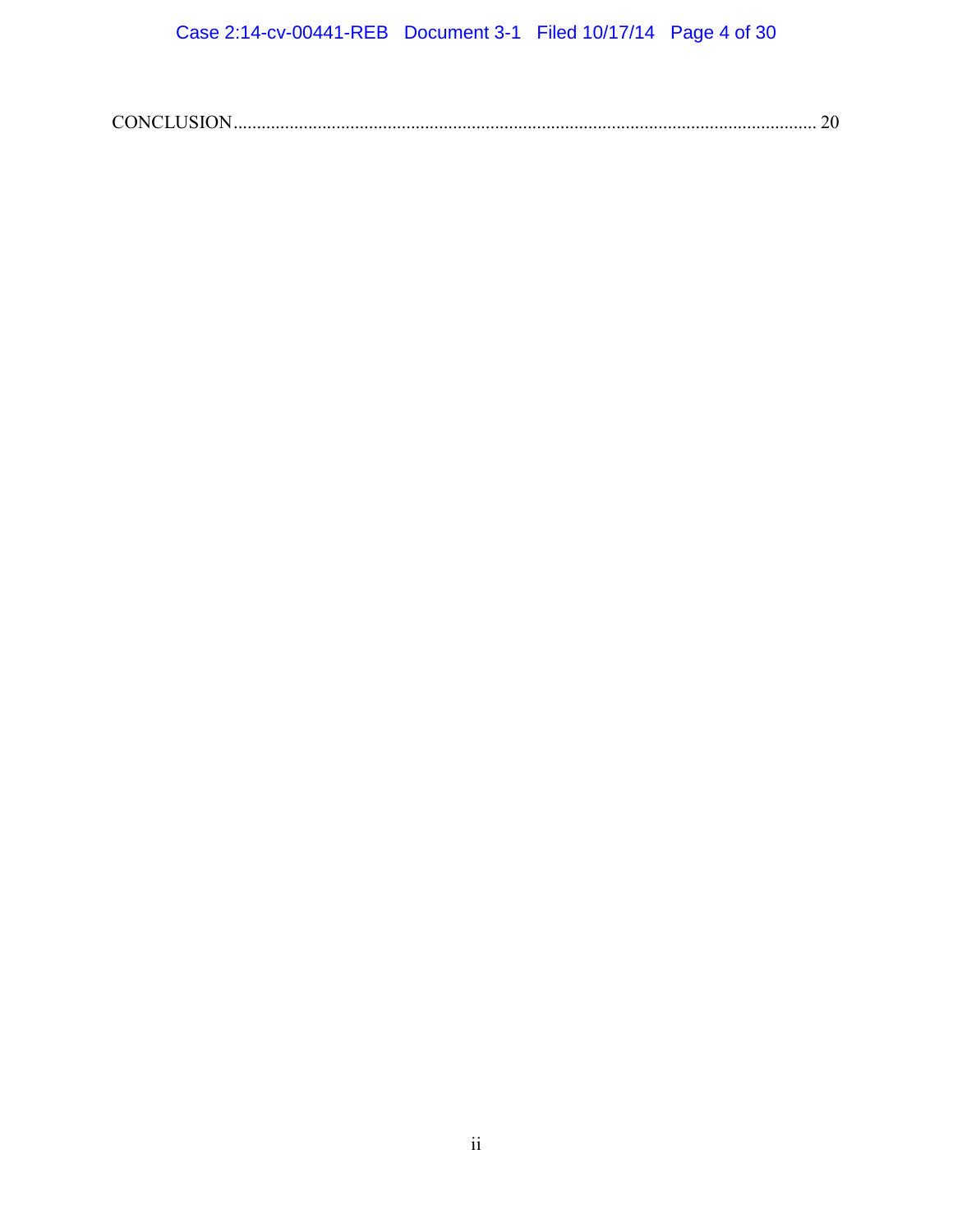# **TABLE OF AUTHORITIES**

## **CASES:**

| ACLU v. Ashcroft,                                                                |    |
|----------------------------------------------------------------------------------|----|
| Agency for Int'l Dev. v. Alliance for Open Soc. Int'l, Inc.,                     |    |
| Ariz. Dream Act Coal. v. Brewer,                                                 |    |
| Bd. of Comm'rs, Wabaunsee Cnty. v. Umbehr,                                       |    |
| Bd. of Regents of State Colls. v. Roth,                                          |    |
| Blackhawk v. Pennsylvania,                                                       |    |
| Boy Scouts of Am. v. Dale,                                                       |    |
| Burwell v. Hobby Lobby Stores, Inc.,                                             |    |
| Capital Square Review & Advisory Bd. v. Pinette,                                 |    |
| Church of the Lukumi Babalu Aye, Inc. v. City of Hialeah,                        |    |
| Conestoga Wood Specialties Corp. v. Sec. of U.S. Dep't of Health & Human Servs., |    |
| Déjà vu of Nashville, Inc. v. Metro. Gov't of Nashville,                         | 20 |
| Elrod v. Burns,                                                                  |    |
| Emp't Div., Dep't of Human Res. of Or. v. Smith,                                 |    |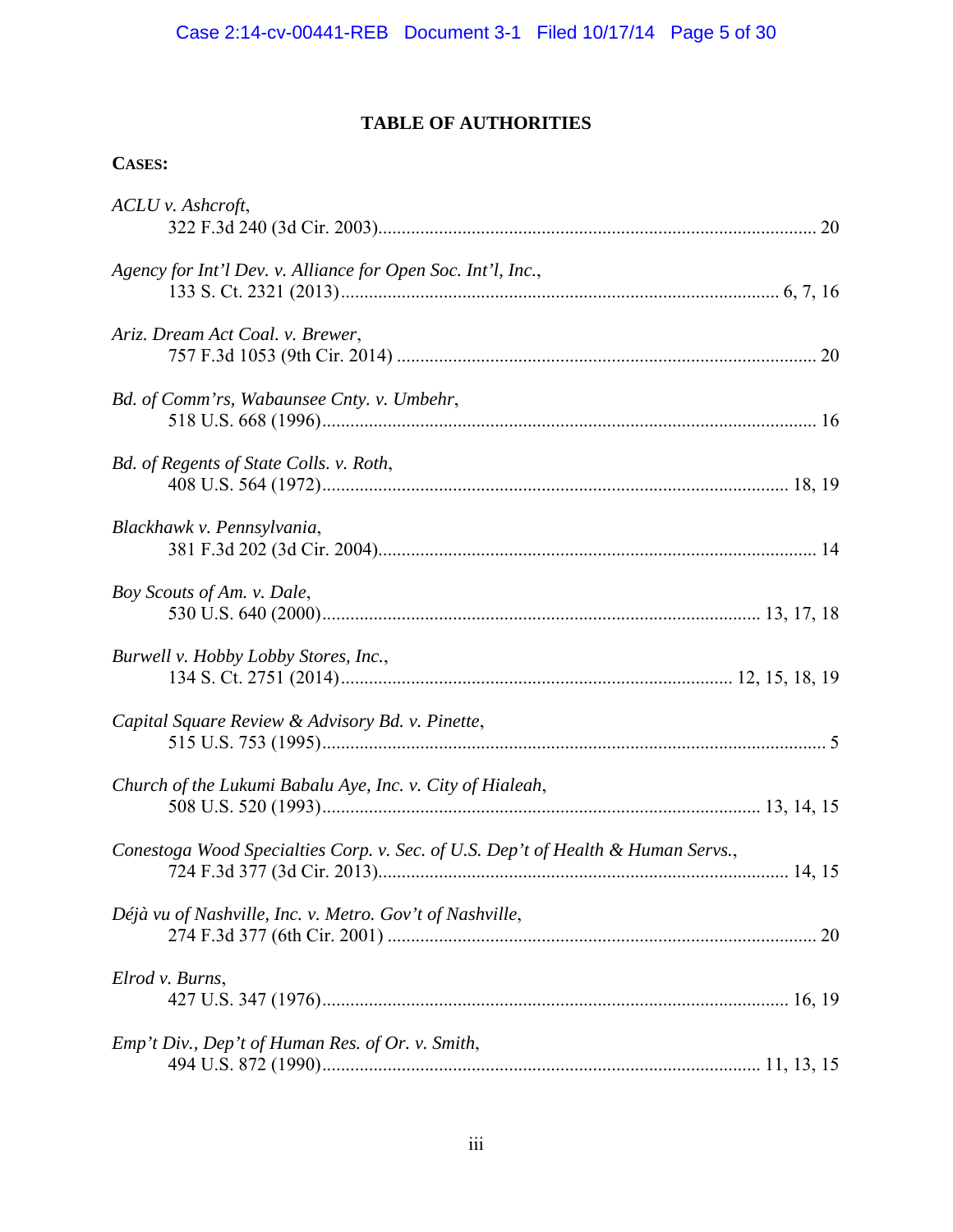# Case 2:14-cv-00441-REB Document 3-1 Filed 10/17/14 Page 6 of 30

| Fowler v. Rhode Island,                                          |  |
|------------------------------------------------------------------|--|
| Fraternal Order of Police Newark Lodge No. 12 v. City of Newark, |  |
| Greene v. McElroy,                                               |  |
| Holder v. Humanitarian Law Project,                              |  |
| Hosanna-Tabor Evangelical Lutheran Church & Sch. v. EEOC,        |  |
| Hurley v. Irish-Am. Gay, Lesbian & Bisexual Grp. of Bos., Inc.,  |  |
| Idaho v. Coeur d'Alene Tribe,                                    |  |
| Johanns v. Livestock Marketing Ass'n,                            |  |
| Know v. Serv. Emps. Int'l Union, Local 1000,                     |  |
| Larson v. Valente,                                               |  |
| Liquormart, Inc. v. Rhode Island,                                |  |
| McDaniel v. Paty,                                                |  |
| Melendres v. Arpaio,                                             |  |
| Miller v. Reed,                                                  |  |
| Morgan Keegan & Co. v. Drzayick,                                 |  |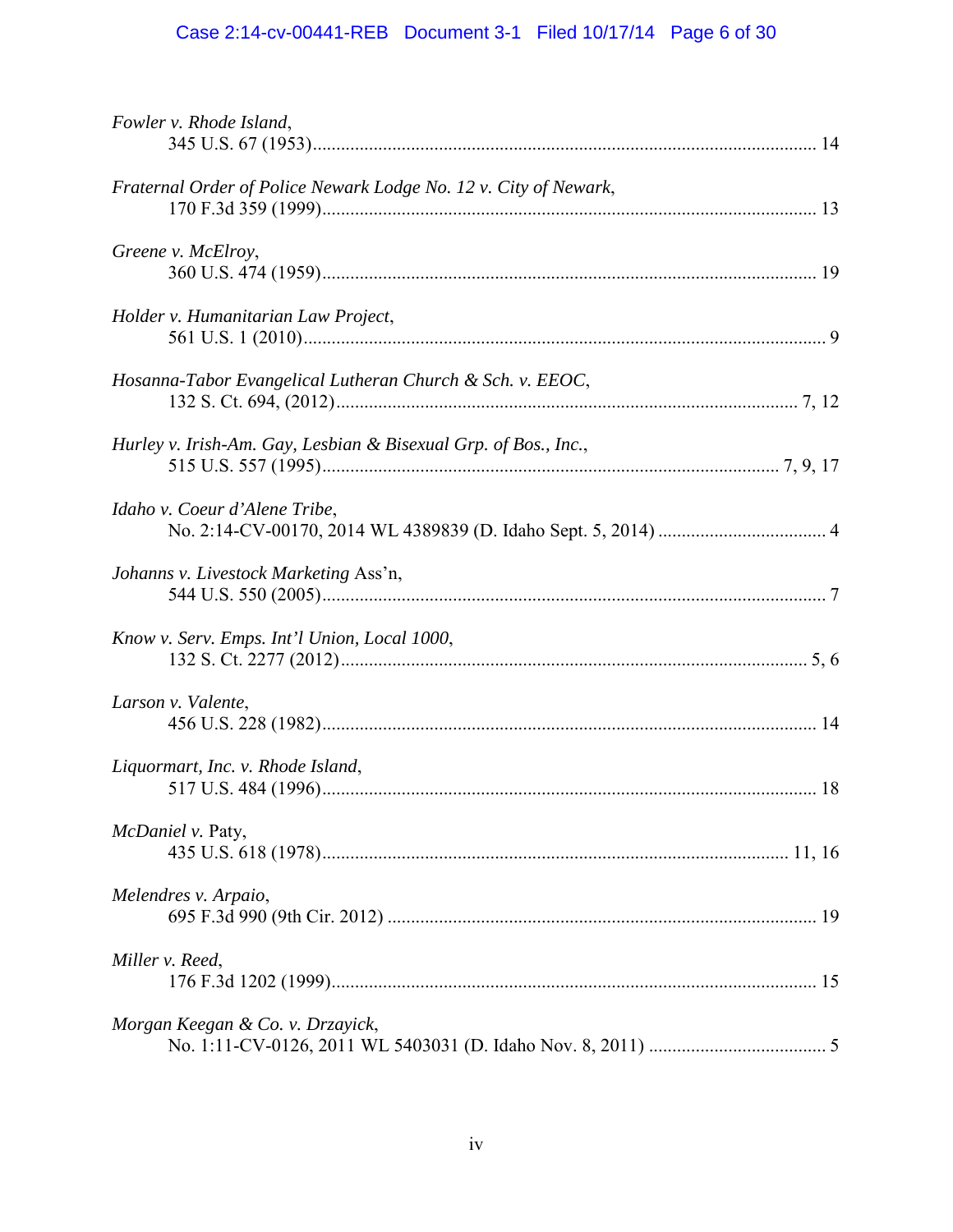# Case 2:14-cv-00441-REB Document 3-1 Filed 10/17/14 Page 7 of 30

| Pac Gas & Elec. Co. v. Pub. Utils. Comm'n of Cal.,           |  |
|--------------------------------------------------------------|--|
| Perry v. Sindermann,                                         |  |
| Riley v. Nat'l Fed. of Blind of N.C.,                        |  |
| Rosenberger v. Rector & Visitors of Univ. of Va.,            |  |
| Rumsfeld v. Forum for Academic & Institutional Rights, Inc., |  |
| Sorrell v. IMS Health Inc.,                                  |  |
| Stormans, Inc. v. Selecky,                                   |  |
| Texas v. Johnson,                                            |  |
| Truax v. Raich,                                              |  |
| Turner Broad. Sys., Inc. v. FCC,                             |  |
| Turner v. Safley,                                            |  |
| United States v. Ballard,                                    |  |
| United States v. Playboy Entm't Grp., Inc.,                  |  |
| W. Va. State Bd. of Educ. v. Barnette,                       |  |
| Wisconsin v. Yoder,                                          |  |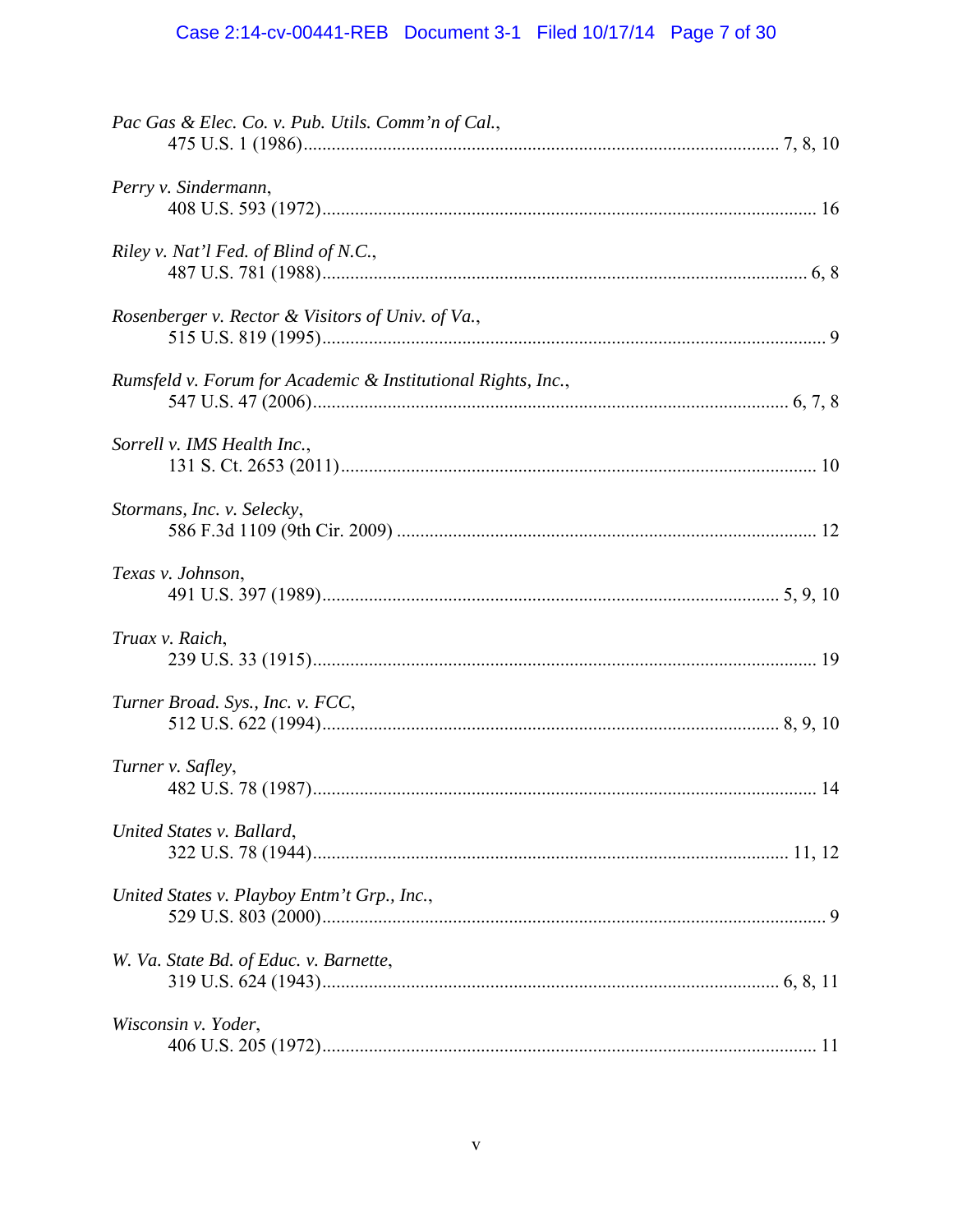# Case 2:14-cv-00441-REB Document 3-1 Filed 10/17/14 Page 8 of 30

| Wooley v. Maynard, |  |
|--------------------|--|
|                    |  |

## **STATUTES AND ORDINANCES:**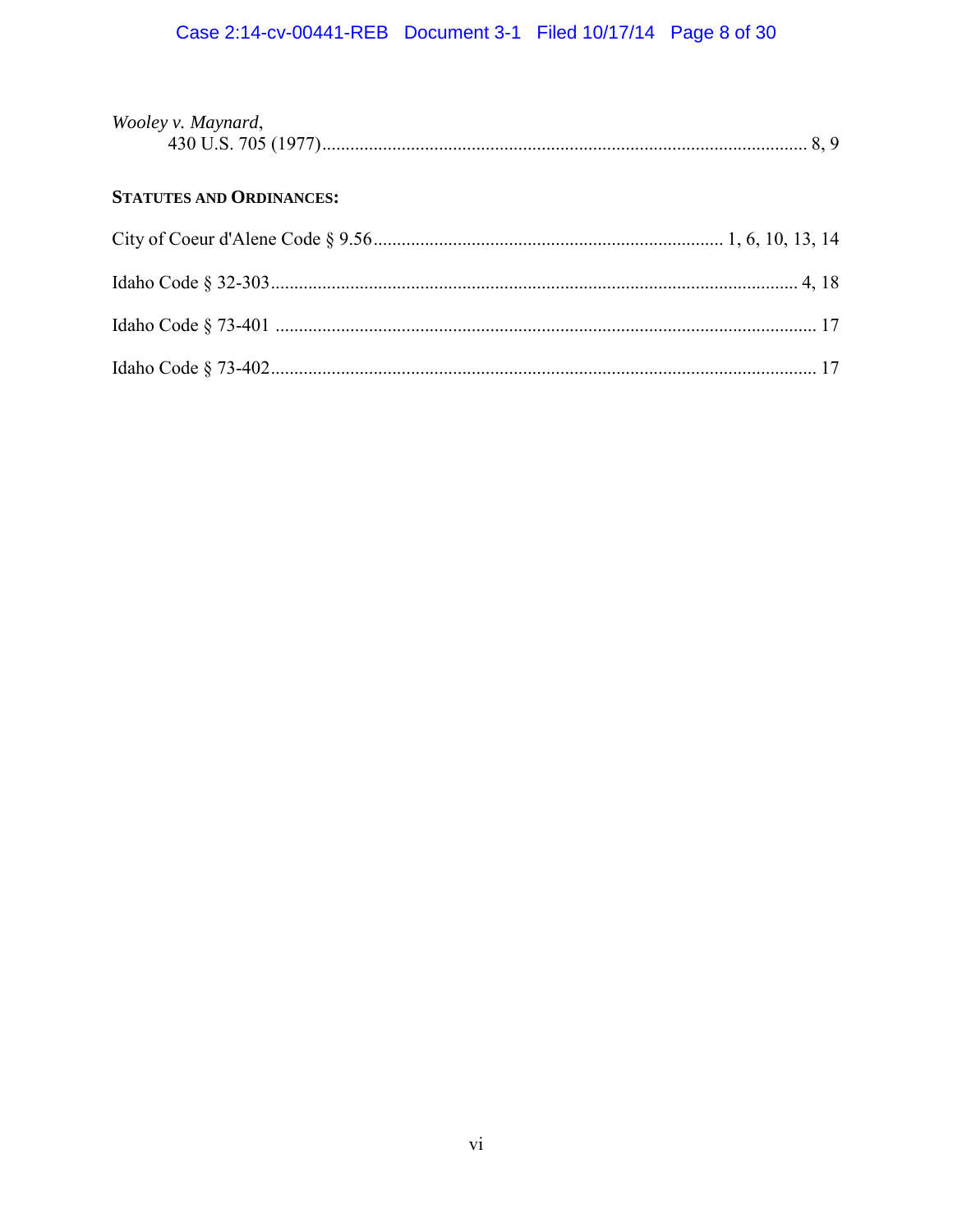#### **INTRODUCTION**

This case concerns the City of Coeur d'Alene's (the "City") efforts to compel two Christian ministers who own and operate a small wedding chapel to conduct religious, same-sex wedding ceremonies in violation of their sincerely held religious beliefs, their sacred ordination vows, and their consciences. Donald and Evelyn Knapp have been happily married for 47 years and have served as ordained ministers of the International Church of the Foursquare Gospel (the "Church") for 44 years and 36 years, respectively. Ver. Compl. ¶ 3, 50-56. They ministered at five churches in the Northwest before purchasing the Hitching Post business and leasing the wedding chapel that has served the Coeur d'Alene area since 1919. Ver. Compl. ¶ 46, 57, 67. The Knapps operate the Hitching Post as a closely-held, religious corporation. Ver. Compl. ¶ 5. It serves as an extension of the Knapps' "sincerely held religious beliefs" by facilitating their mission, as Christian ministers, to "help people create, celebrate, and build lifetime, monogamous, one-man-one-woman marriages as defined by the Holy Bible." *Id*.

But the City characterizes this centuries-old religious mission as "discrimination" and its City Attorney's Office has publicly threatened to enforce City Code § 9.56 (the "Ordinance") against the Knapps if they refuse to perform religious, same-sex marriage ceremonies now that same-sex marriage is legal in Idaho. *See* City Code § 9.56.030(B). The City's Ordinance prohibits sexual orientation discrimination in places of public accommodation and subjects the Knapps to up to 180 days imprisonment and \$1,000 in fines for each religious, same-sex marriage ceremony they refuse to officiate in accordance with their sincerely held belief that marriage is a sacred union between one man and one woman. Ver. Compl. ¶ 13. The City thus compels the Knapps to either (1) undergo imprisonment and onerous fines, or (2) sacrifice their fundamental rights to free speech, free exercise, substantive due process, and equal protection.

1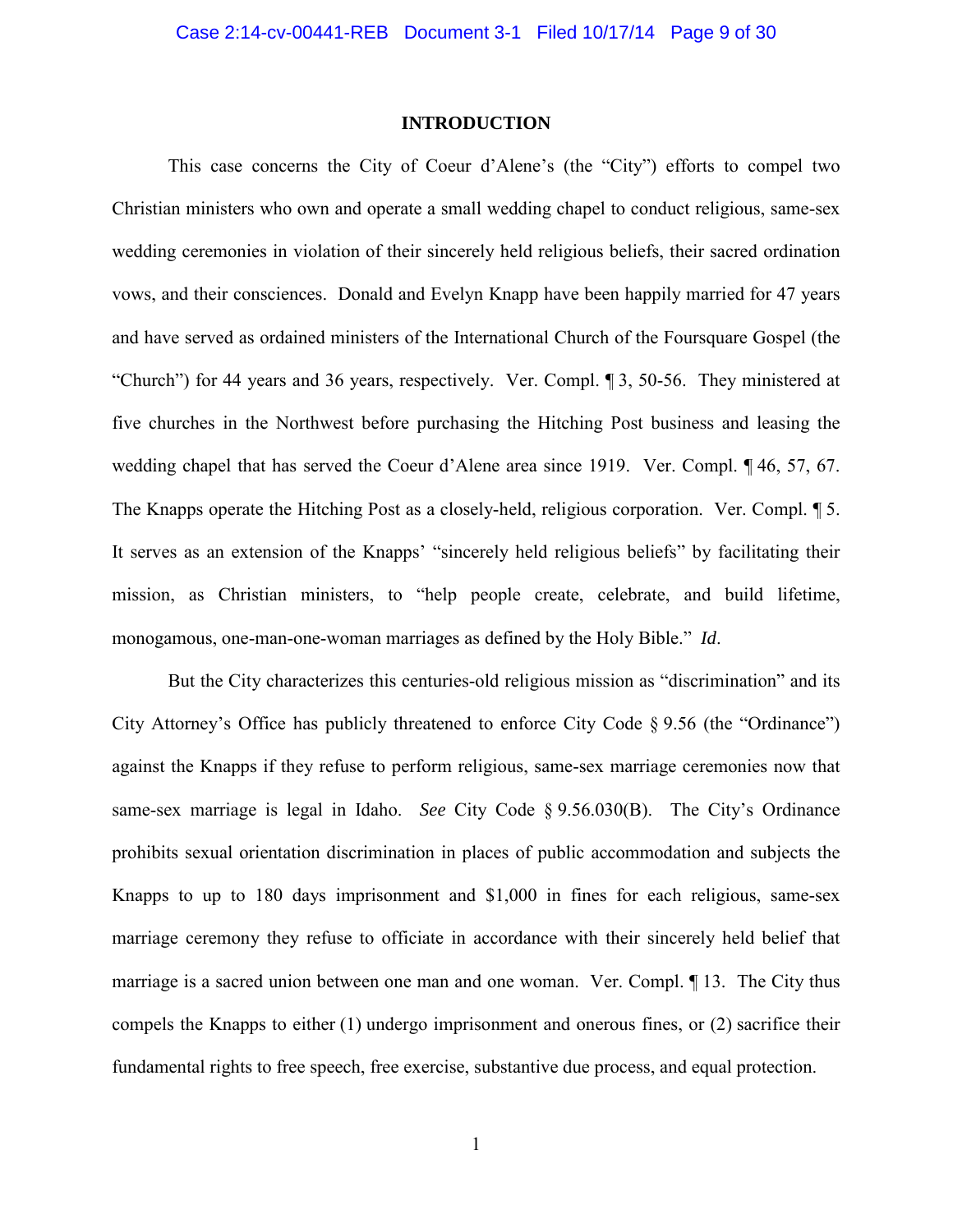## Case 2:14-cv-00441-REB Document 3-1 Filed 10/17/14 Page 10 of 30

On October 17, 2014, after same-sex marriage became legal in Idaho, a prospective customer called and asked if The Hitching Post would perform a same-sex wedding ceremony and, in accordance with their sincerely held religious beliefs, the Knapps declined. Ver. Compl. ¶ 264. For this single act, the Ordinance subjects the Knapps to up to 6 months in jail and \$1,000 in fines. Ver. Compl. ¶ 13. The Ordinance also provides that each day the Knapps continue to decline to perform this same-sex marriage ceremony they commit a separate and distinct misdemeanor, subject to the same penalties. Ver. Compl. ¶¶ 13, 278. Thus, years of incarceration and thousands of dollars of fines will accrue to the Knapps in a matter of days over their decision to decline just one same-sex marriage ceremony, let alone additional requests they will decline in the coming days. Ver. Compl.  $\P$  13-17, 265. This Court's immediate intervention is urgently needed to forestall the Knapp's loss of their liberty and their livelihood. Plaintiffs respectfully request that the Court issue a temporary restraining order enjoining the Ordinance's application to the Knapps and their closely-held business while this case is ongoing.

## **STATEMENT OF FACTS**<sup>1</sup>

The Knapps believe that God has called them as ordained ministers to bless society by uniting people in marriages between one man and one woman. Ver. Compl. ¶ 3. They are "evangelical Christians who hold to historic Christian beliefs," including that "God created two distinct genders in His image, that God ordained marriage to be between one man and one woman, and that God intends for all sexual activity to occur within this one-man-one-woman marriage covenant." Ver. Compl. ¶¶ 81-84. The doctrines of their Church, the International Church of the Foursquare Gospel, also make clear that "[m]arriage is a biblical covenant relationship between a man and a woman established initially by God." Ver. Compl. ¶ 101.

 $\overline{a}$ 

<sup>1</sup> For sake of brevity, Plaintiff incorporates by reference the Verified Complaint's more complete statement of facts and provides an abbreviated summary here.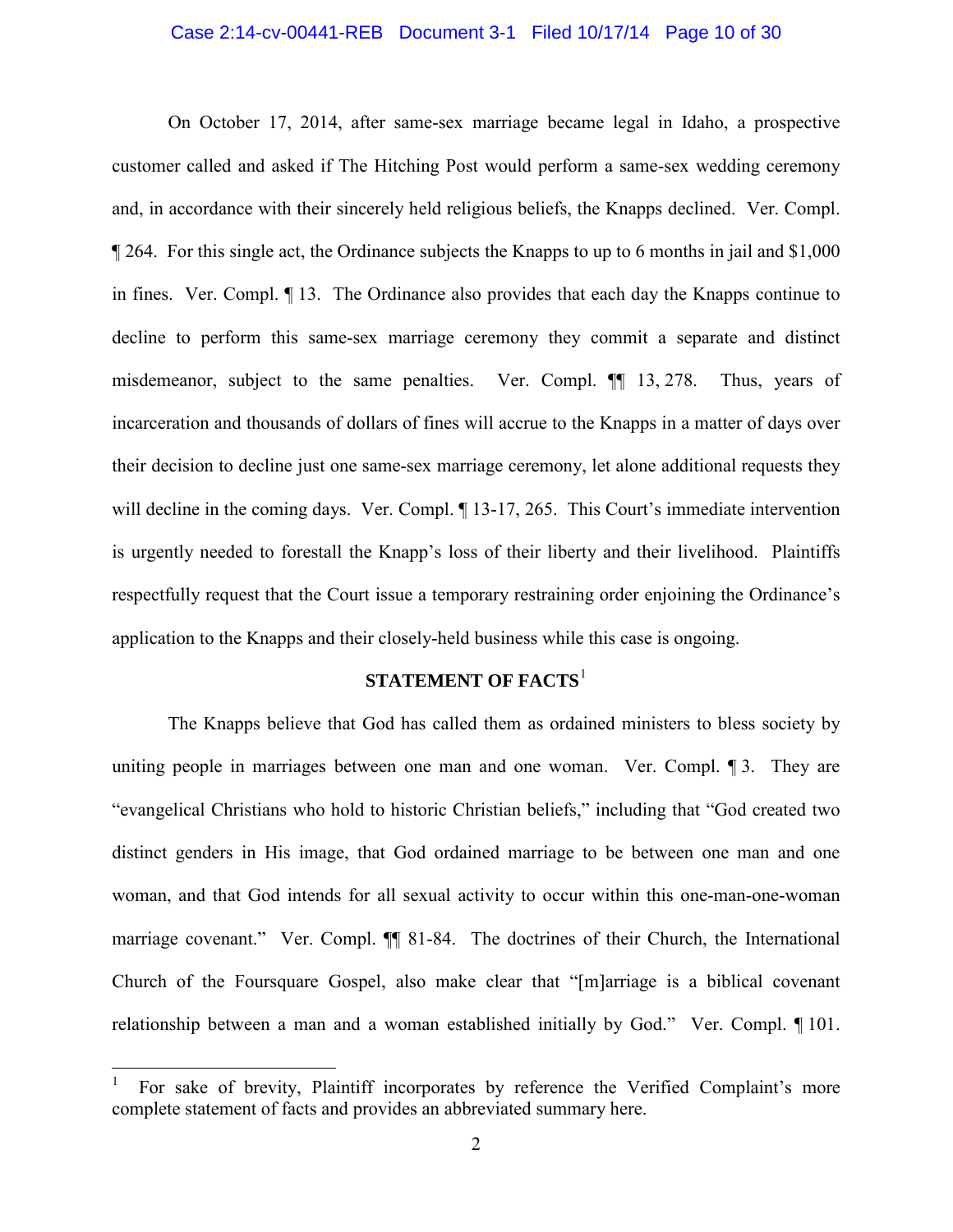#### Case 2:14-cv-00441-REB Document 3-1 Filed 10/17/14 Page 11 of 30

Ordained ministers, like the Knapps, have a religious duty to administer Church "ordinances, including marriage [but] only between a man and a woman." Ver. Compl. ¶ 102.

Over the course of their ministry, the Knapps have married roughly 35,000 male-female couples. Ver. Compl. ¶ 3. But, in keeping with their religious beliefs, the Knapps have declined to officiate at same-sex marriage or commitment ceremonies each time they have been asked, including on 2 occasions just this year. Ver. Compl. ¶ 8. To ensure that their religious beliefs about marriage are respected, the Knapps bar anyone but themselves and their employees from performing weddings at, or on behalf of, the Hitching Post. Ver. Compl. ¶ 115. And all employees agree not to "conduct wedding ceremonies or their equivalent" on behalf of the Hitching Post for "same-sex, polyamorous, bigamous, or any other relationship that is inconsistent with the [the Knapp's] belief that marriage is a union between man and woman." Ver. Compl. ¶ 124.

Couples wishing to obtain the Hitching Post's services for a minor fee of \$80 to \$102 per wedding ceremony sign an identical policy, which additionally promises that they are "requesting the Hitching Post to perform a wedding service between one biological male and one biological female" and not "any services that violate" the aforementioned rules. Ver. Compl. ¶ 131, 193. But the City Attorney Office's has stated that this practice violates the Ordinance, which makes it a misdemeanor "[t]o deny to or discriminate against any other person because of sexual orientation and/or gender identity/expression the full enjoyment of any of the accommodation, advantages, facilities or privileges of any place of public … accommodation." Ver. Compl. ¶ 270. The Ordinance defines a place of public accommodation very broadly to include "any public place … kept for gain, hire or reward, or where charges are made for … use of any property or facilities," or "for the rendering of personal services." Ver. Compl. ¶ 271.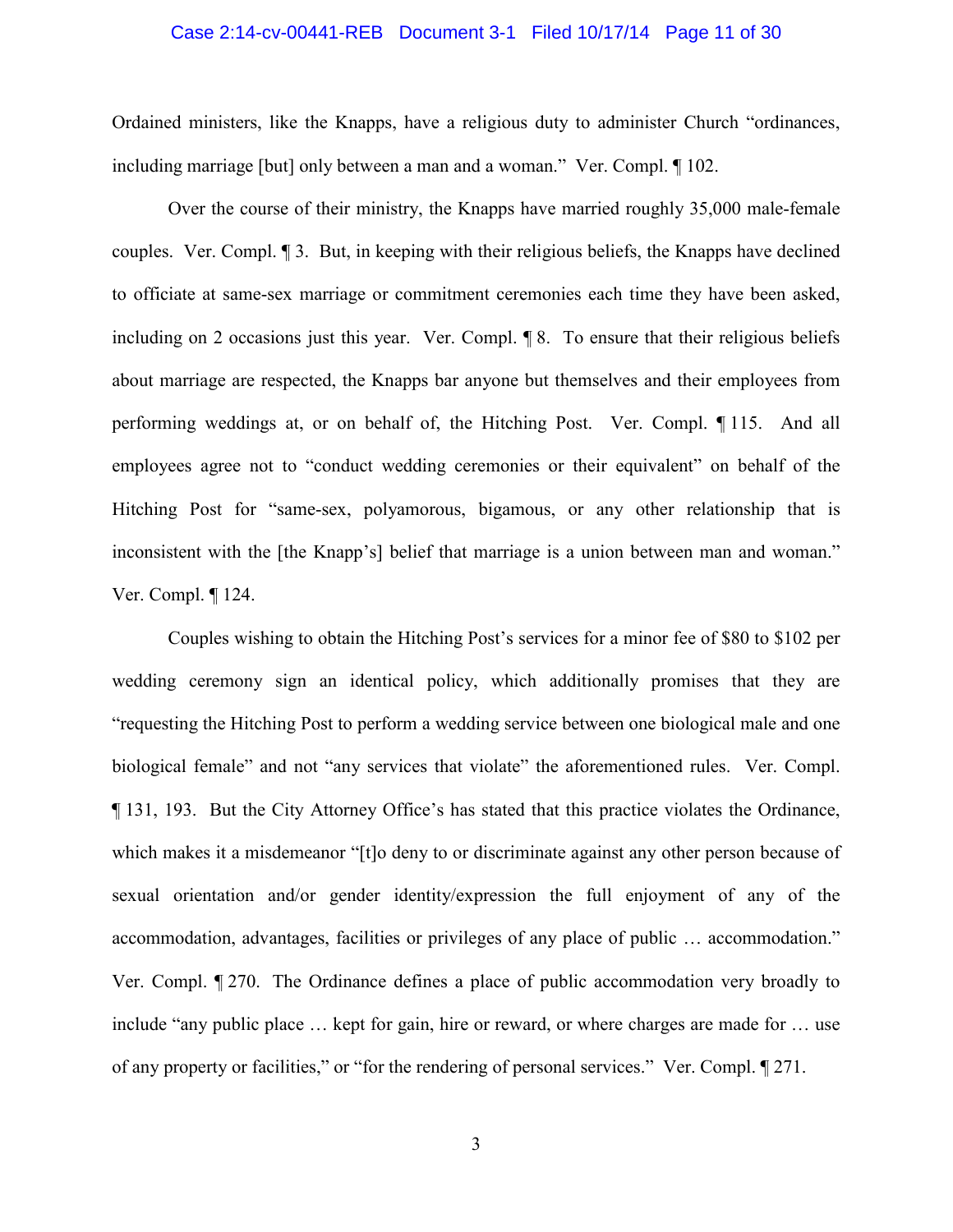#### Case 2:14-cv-00441-REB Document 3-1 Filed 10/17/14 Page 12 of 30

The Knapps cannot comply with the Ordinance because officiating at religious, same-sex wedding ceremonies would violate their Christian beliefs and their ordination vows. Ver. Compl. ¶ 6-7, 105-07. And the wedding ceremonies the Knapps perform are unquestionably religious in nature. Ver. Compl. ¶¶ 162-90. Not only do the Knapps personally regard them as such, Ver. Compl. ¶ 190, but the State of Idaho authorizes the Knapps to perform wedding ceremonies solely because they are "minister[s] of the gospel of [a religious] denomination," Idaho Code § 32-303. The City's Ordinance thus seeks to compel the Knapps to administer an ordinance of their Church—marriage—in a manner that that violates their religious reliefs and their Church's teachings, *i.e.*, between members of the same sex. Ver. Compl. ¶ 107. Doing so would force the Knapps to engage in what they believe is sinful conduct and risks Church discipline, including the possible revocation of their ministerial licenses. Ver. Compl. ¶ 104- 107. In addition to this incalculable spiritual toll, the Ordinance would end the Knapps' marriage ministry by literally putting them out of business. Ver. Compl. ¶ 347.

#### **STANDARD OF REVIEW**

"The standard for obtaining a preliminary injunction or a temporary restraining order is the same. In either case, the moving party must show: (1) a likelihood of success on the merits; (2) a likelihood of irreparable harm to the moving party in the absence of preliminary relief, (3) that the balance of equities tips in favor of the moving party; and (4) that an injunction is in the public interest." *Idaho v. Coeur d'Alene Tribe*, No. 2:14-CV-00170, 2014 WL 4389839, at \*9 (D. Idaho Sept. 5, 2014). Provided all four requirements are met, the Court may "apply a sliding scale test" under which "a stronger showing of one element may offset a weaker showing of another." *Id.* For example, "serious questions going to the merits and a hardship balance that tips sharply toward the plaintiff can support issuance of an injunction, assuming the other two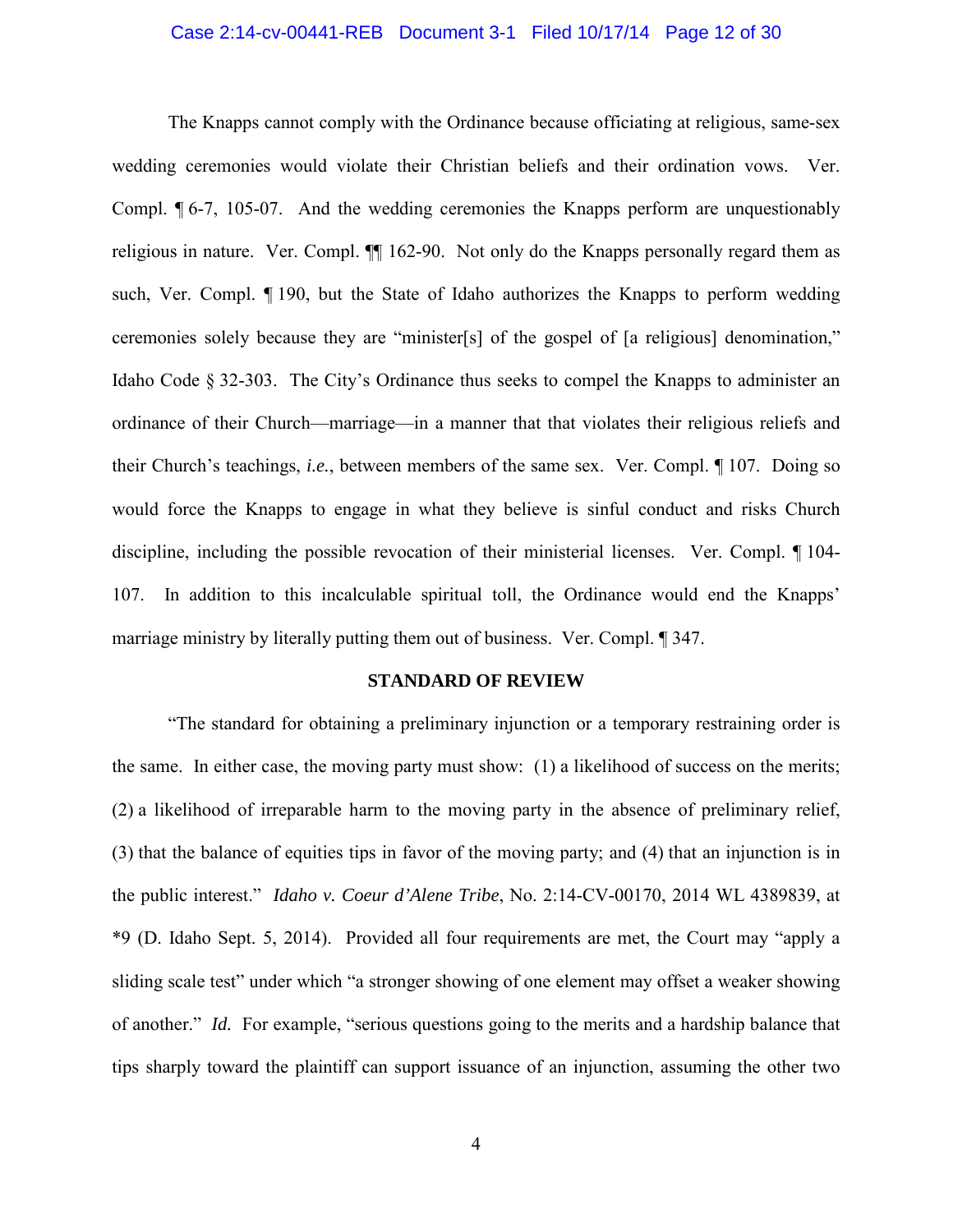elements of the … test are also met." *Morgan Keegan & Co. v. Drzayick*, No. 1:11-CV-0126, 2011 WL 5403031, at \*3 (D. Idaho Nov. 8, 2011) (quotation omitted).

#### **ARGUMENT**

### **I. Plaintiffs Are Likely to Succeed on the Merits of Their Claims.**

## **A. Application of the Ordinance to the Knapps and Their Marriage Ministry Violates Their Rights to Freedom of Speech.**

The First Amendment's free speech protections undoubtedly apply to the spoken word. *Texas v. Johnson*, 491 U.S. 397, 406 (1989) (noting the Constitution's particularly strong protection of the "spoken word"). And "private religious speech," including the Knapp's speech in conducting marriage ceremonies as ordained ministers, "is as fully protected under the Free Speech Clause as secular private expression." *Capital Square Review & Advisory Bd. v. Pinette*, 515 U.S. 753, 760 (1995). Here, the Ordinance triggers strict scrutiny under the Free Speech Clause by compelling the Knapps to bless, and thus express approval of, same-sex marriages that run contrary to their religious beliefs, and by subjecting them to jail time and extensive fines unless they adopt a pro-same-sex-marriage viewpoint. The Ordinance cannot overcome that standard because it furthers no compelling interest and is far from narrowly tailored. *See infra*  Part I.C. A temporary restraining order is therefore justified in this case.

### **1. The Ordinance Unlawfully Compels the Knapps to Bless Same-Sex Marriages In Violation of Their Religious Beliefs.**

The First Amendment's purpose is to maintain "an open marketplace" of ideas "about political, economic, and social issues," such as same-sex marriage, in which differing perspectives "can compete freely for public acceptance without improper government interference." *Knox v. Serv. Emps. Int'l Union, Local 1000*, 132 S. Ct. 2277, 2288 (2012) (quotation omitted). One way in which government improperly interferes with this marketplace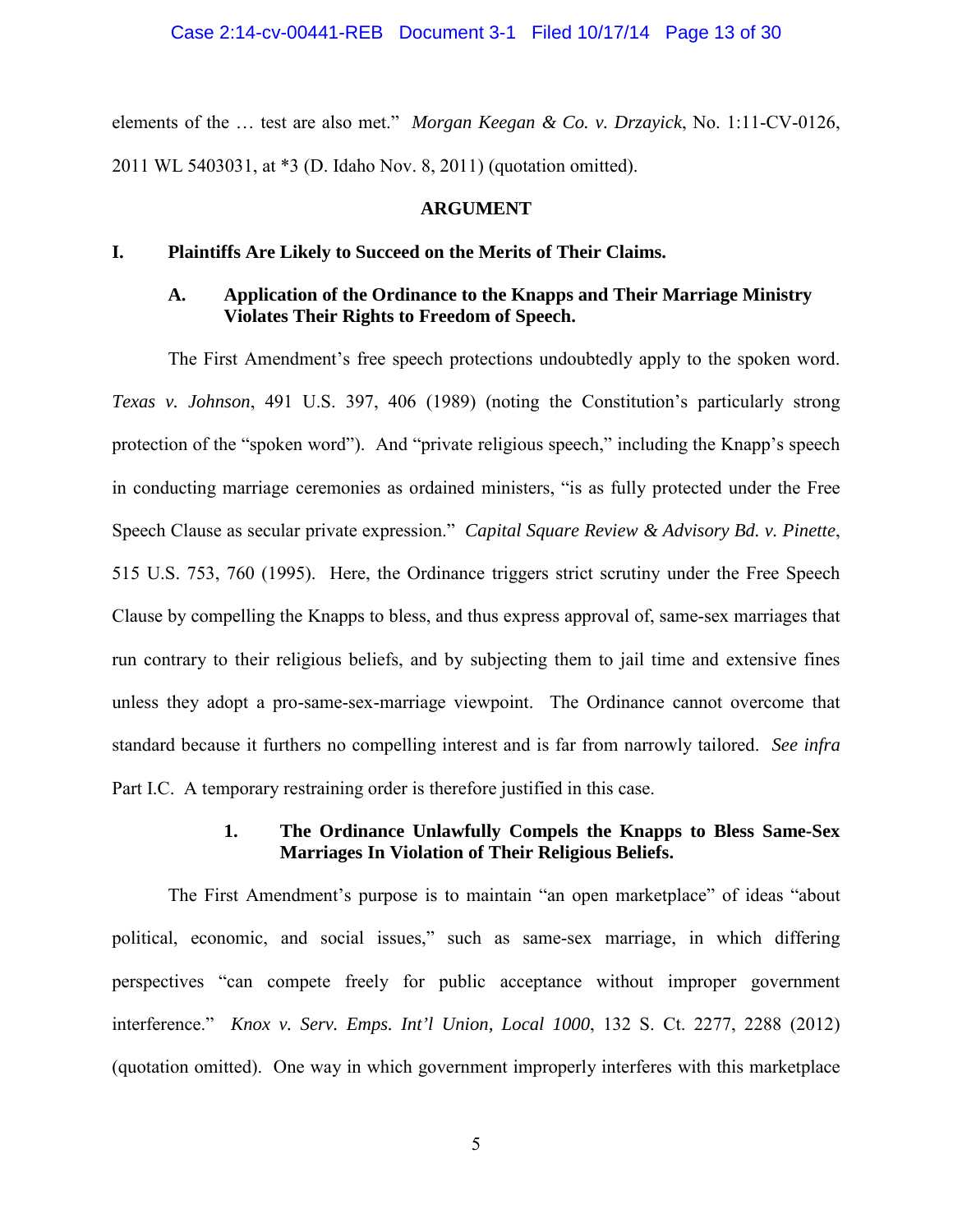#### Case 2:14-cv-00441-REB Document 3-1 Filed 10/17/14 Page 14 of 30

of ideas is by "compel[ling] the endorsement of ideas that it approves." *Id.* That is precisely what the Ordinance does here. It requires the Knapps to bless same-sex marriages, against their religious beliefs, on pain of prison time and substantial fines.

It is "a basic First Amendment principle that freedom of speech prohibits the government from telling people what they must say." *Agency for Int'l Dev. v. Alliance for Open Soc. Int'l, Inc.*, 133 S. Ct. 2321, 2327 (2013) (quotation omitted). The City is free to adopt the view "that discrimination on the basis of sexual orientation and gender identity/expression" is wrong and to promote that belief with its own speech. City Code § 9.56.010(A). But "'no official, high or petty, can prescribe what shall be orthodox in politics, … religion, or other matters of opinion or *force citizens to confess by word or act their faith therein*.'" *Agency for Int'l Dev.*, 133 S. Ct. at 2332 (quoting *W. Va. State Bd. of Educ. v. Barnette*, 319 U.S. 624, 642 (1943)) (emphasis added).

Performing and thus blessing religious, same-sex wedding ceremonies would require the Knapps to engage in words—such as administering vows of lifelong commitment—and ritualistic acts—marriage is itself a Church ordinance—that promote the morality of same-sex unions. This would plainly violate the Knapps' religious beliefs, and their free speech right to choose "'what to say and what not to say.'" *Knox*, 132 S. Ct. at 2288 (quoting *Riley v. Nat'l Fed. of Blind of N.C.*, 487 U.S. 781, 797 (1988)).

 Thus, the compelled-speech doctrine undoubtedly applies here. The Ordinance straightforwardly requires the Knapps to stop communicating their religious message that marriage is a sacred union between one man and one woman and to "personally speak the government's message" through words and acts affirming that same-sex marriage is moral and that refusing to conduct such ceremonies is wrong. *Rumsfeld v. Forum for Academic &*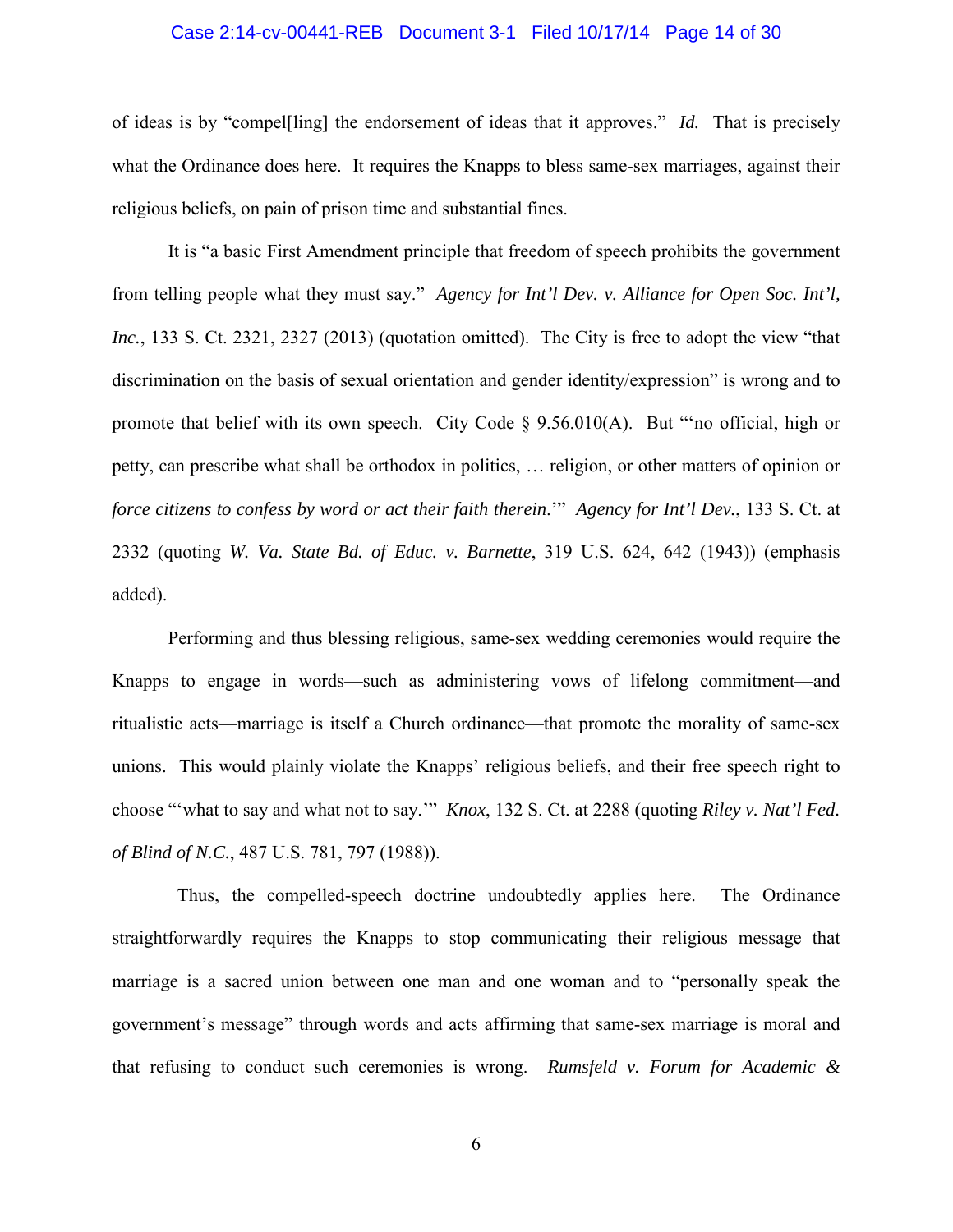#### Case 2:14-cv-00441-REB Document 3-1 Filed 10/17/14 Page 15 of 30

*Institutional Rights, Inc.* ("FAIR"), 547 U.S. 47, 63 (2006). It also requires the Knapps "to host or accommodate another speaker's message," *i.e.*, same-sex couples' third party message that same-sex marriage is religiously valid and blessed in God's sight. *Id.* Neither is permissible under the Free Speech Clause.

The First Amendment protects the Knapps' "autonomy to choose the content of [their] own message." *Id.* (quoting *Hurley v. Irish-Am. Gay, Lesbian & Bisexual Grp. of Bos., Inc.*, 515 U.S. 557, 573 (1995)). Through their policies and their refusal to officiate same-sex weddings or commitment ceremonies, the Knapps have unmistakably communicated a message that marriage is a sacred union ordained by God between man and woman. But the Ordinance seeks "to inhibit [the Knapps'] expression of [their] views in order to promote" the City's contrary view. *Pac Gas & Elec. Co. v. Pub. Utils. Comm'n of Cal.*, 475 U.S. 1, 20 (1986). This effort to "alter [the Knapp's] message as a consequence of the government's coercive action" in the form of threatened imprisonment and substantial fines "is a proper object of First Amendment solicitude" because it "advance[s] some points of view by burdening the expression of others." *Id.* at 16, 20.

Joining same-sex couples in holy matrimony would not only involve the City's "outright compulsion of speech" contrary to the Knapps' beliefs, *Johanns v. Livestock Marketing* Ass'n, 544 U.S. 550, 557 (2005), it would also require the Knapps to "pledge allegiance to the [City's] policy of" eradicating all distinctions related to sexual orientation, *Agency for Int'l Dev.*, 133 S. Ct. at 2332. They could never again effectively communicate their religious message that marriage is only between a man and a woman because of the "evident hypocrisy" of saying one thing and doing another. *Id.* at 2331; *see also Hosanna-Tabor Evangelical Lutheran Church & Sch. v. EEOC*, 132 S. Ct. 694, 713 (2012) ("A religion cannot depend on someone to be an effective advocate for its religious vision if that person's conduct fails to live up to the religious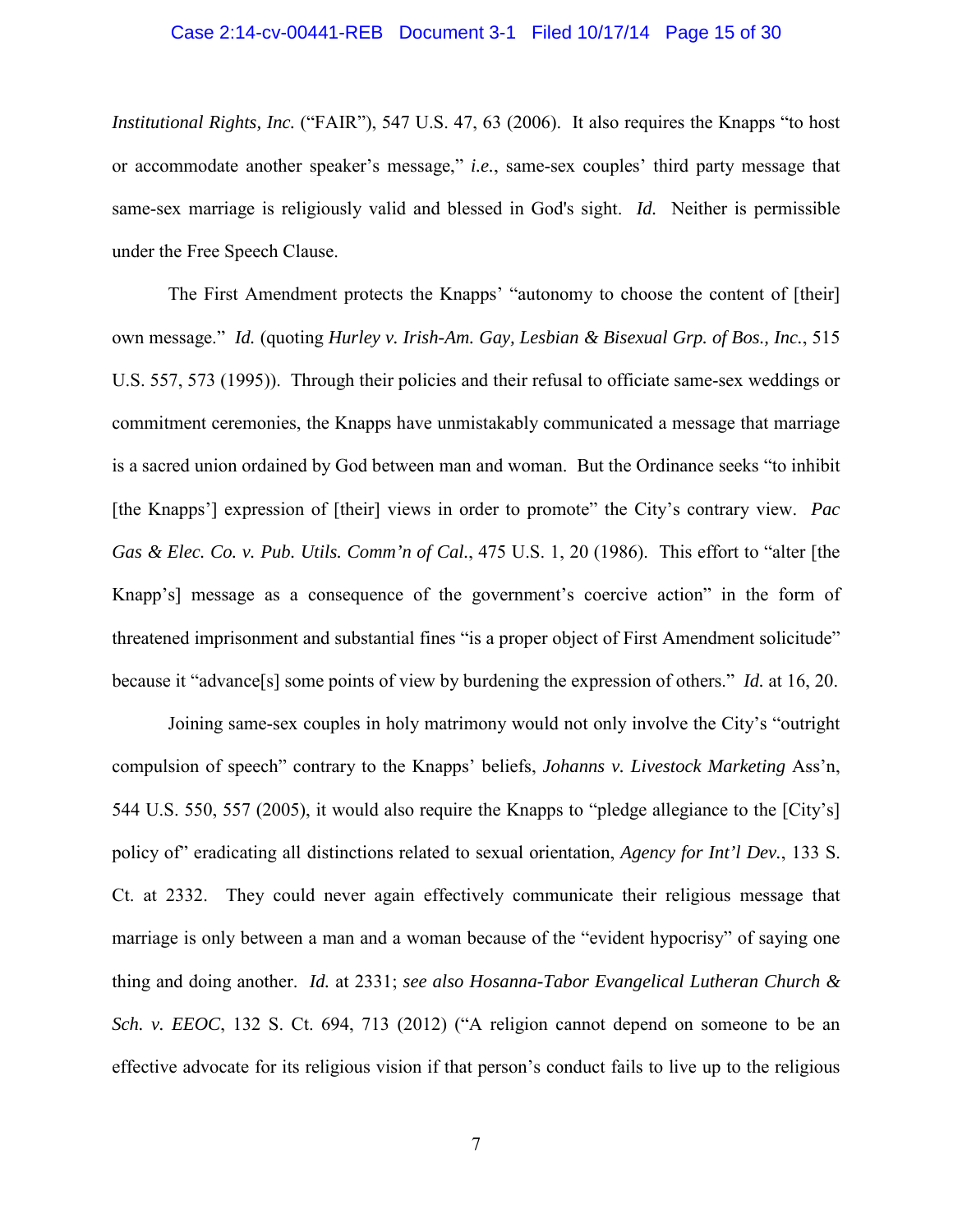#### Case 2:14-cv-00441-REB Document 3-1 Filed 10/17/14 Page 16 of 30

precepts that he or she espouses."). Accordingly, the City's substantial "interference with [the Knapps'] desired message" violates the Free Speech Clause. 2 *FAIR*, 547 U.S. at 64; *see also Pac. Gas,* 475 U.S. at 9 (noting the government cannot "force<sup>[]</sup> speakers to alter their speech to conform with an agenda they do not set").

Complying with the City's demands would also force the Knapps to demonstrate "by word and sign [their] acceptance of the ... ideas" the Ordinance represents. *Barnette*, 319 U.S. at 633. For example, marrying same-sex couples would inevitably communicate that the Knapps accept that the City has the authority to insert itself into matters of faith and doctrine by determining who qualifies for the religious ritual of marriage. It would also broadcast that the City can levy the Knapps' standing in the community, as ordained ministers, to support religious claims that same-sex marriages are blessed in God's sight. Both of these propositions the Knapps stalwartly reject.

"At the heart of the First Amendment lies the principle that each person should decide for himself or herself the ideas and beliefs deserving of expression, consideration, and adherence." *Turner Broad. Sys., Inc. v. FCC*, 512 U.S. 622, 641 (1994). The City cannot simply waive its regulatory wand and transform the Knapps from proponents and administrators of the religious ordinance of one-man-one-woman marriage into instruments of its subversion. Government, at all levels, is barred from turning private individuals into "instrument[s] for fostering public adherence to an ideological point of view [they] find[] unacceptable." *Wooley v. Maynard*, 430 U.S. 705, 715 (1977) (holding the government may not force a couple to display a disagreeable motto on their license plate). Requiring "the utterance of a particular message favored by the [g]overnment" has long been held to violate the First Amendment. *Turner*, 512 U.S. at 641.

<sup>&</sup>lt;sup>2</sup> It makes no difference that the Knapps charge a small fee for their services. "[A] speaker is no less a speaker because he or she is paid to speak." *Riley*, 487 U.S. at 801.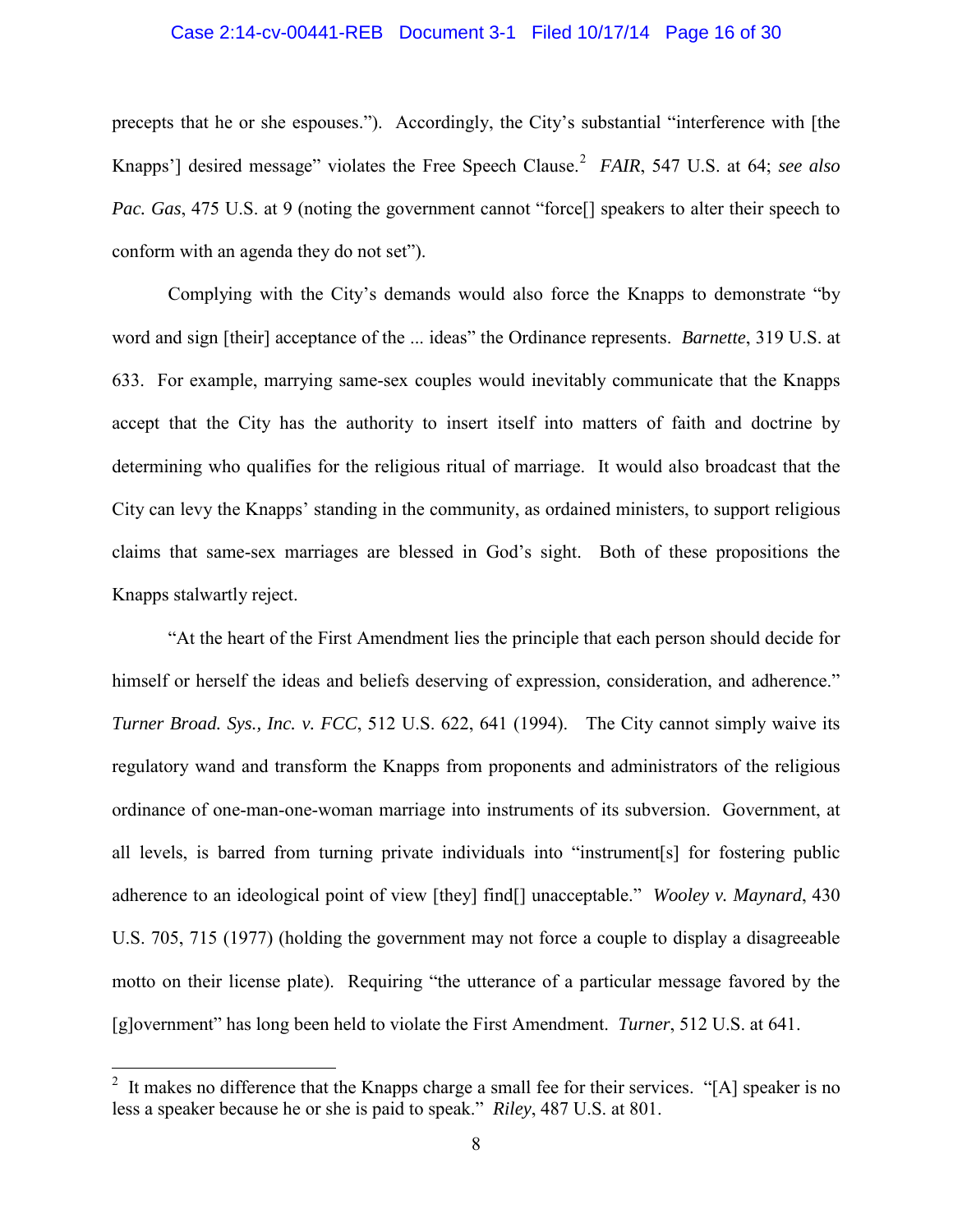#### Case 2:14-cv-00441-REB Document 3-1 Filed 10/17/14 Page 17 of 30

The Knapps have the Free Speech right "to refuse to foster ... an idea they find morally objectionable," *Wooley*, 430 U.S. at 715, including the concept that same-sex marriage is religiously valid. Their choices about what marriage is, what "merits celebration" as ordained by God, and what should be religiously blessed are "presumed" to lie "beyond the government's power to control." *Hurley*, 515 U.S. at 574-75; *Wooley*, 430 U.S. at 714 (recognizing citizens possess "the right to speak freely and the right to refrain from speaking at all"). In short, the City must propagate its views through a coalition of the willing, not an army of the conscripted. *See Turner*, 512 U.S. at 641-42.

## **2. The Ordinance is a Content and Viewpoint Based Regulation of Speech and Its Application to the Knapps is Presumptively Invalid.**

"Laws designed or intended to suppress or restrict the expression of specific speakers contradict basic First Amendment principles." *United States v. Playboy Entm't Grp., Inc.*, 529 U.S. 803, 812 (2000). Indeed, any "[g]overnment action that stifles speech on account of its message ... pose[s] the inherent risk that the [g]overnment seeks not to advance a legitimate regulatory goal, but to suppress unpopular ideas or information or manipulate the public debate through coercion rather than persuasion." *Turner*, 512 U.S. at 641. "Discrimination against speech because of its message is [thus] presumed to be unconstitutional." *Rosenberger v. Rector & Visitors of Univ. of Va.*, 515 U.S. 819, 828 (1995). The Free Speech Clause bars government "from regulating speech when the specific motivating ideology or the opinion or perspective of the speaker is the rationale for the restriction." *Id.* at 829.

Here, the City seeks to "prohibit what [the Knapps] want to do—provide [religious] marriage ceremonies solely to one-man-one-woman couples] in the form of speech." *Holder v. Humanitarian Law Project*, 561 U.S. 1, 28 (2010). And it seeks to ban that "expression simply because it disagrees with its message." *Johnson*, 491 U.S. at 416. Indeed, ministers who believe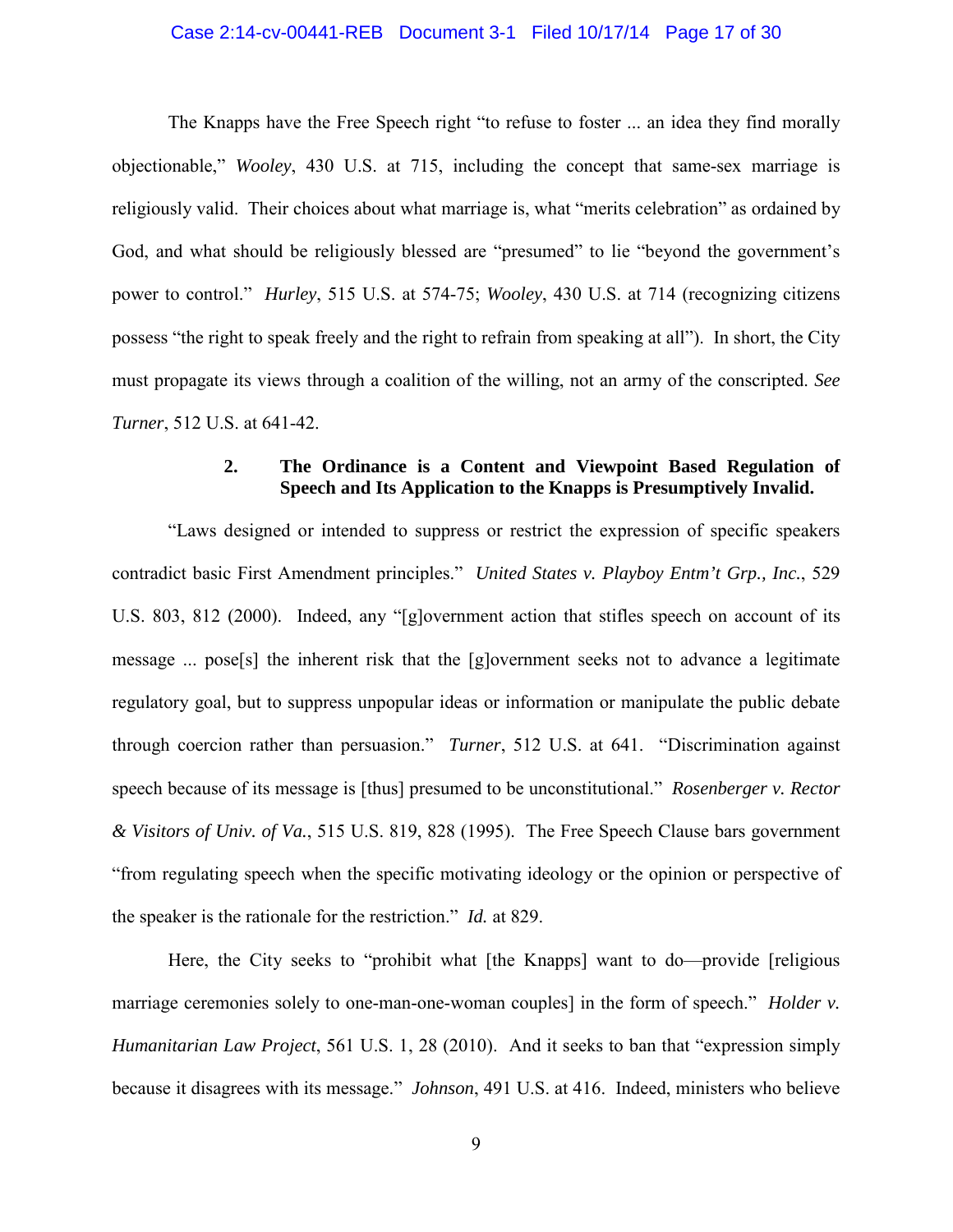## Case 2:14-cv-00441-REB Document 3-1 Filed 10/17/14 Page 18 of 30

in the validity of same-sex marriage are free to conduct their marriage ministries unimpeded. The Ordinance targets only dissenters like the Knapps for regulation and censure thus "burden[ing] disfavored speech by disfavored speakers." *Sorrell v. IMS Health Inc.*, 131 S. Ct. 2653, 2663 (2011). The government may not do this regardless of "the particular mode in which [the Knapps choose] to express an idea," *Johnson*, 491 U.S. at 416, here, administering religious marriage rights solely to opposite-sex couples.

An essential holding of the First Amendment is that the government may not "suppress, disadvantage, or impose differential burdens upon speech because of its content." *Turner*, 512 U.S. at 642. The Ordinance does just that by forcing the Knapps "to associate with the views of other speakers," *i.e.*, same-sex couples who believe that same-sex marriages meet with divine approval, and it selects those "other speakers on the basis of their viewpoints," *i.e.*, by giving same-sex couples an affirmative right to religious wedding services the Knapps would otherwise decline to provide. *Pac. Gas*, 475 U.S. at 20-21.

Because the City designed the Ordinance to "target" those who believe same-sex marriage is immoral "and their messages for disfavored treatment," it "goes even beyond mere content discrimination to actual viewpoint discrimination." *Sorrell*, 131 S. Ct. at 2663. Rather than simply having "an effect on speech," the law is "directed at certain content," *i.e.*, speech that doesn't affirm same-sex marriage, "and is aimed at particular speakers," *i.e.*, those engaged in the economic life of the community who believe homosexual conduct is wrong. *Id.* at 2665. Indeed, the City's "expressed statement of purpose" in passing the Ordinance, *id.* at 2663, to declare that distinctions related to "sexual orientation and gender identity/expression" are wrong, City Code § 9.56.010(A), makes it quite "apparent that [the law] imposes burdens that are based on the content of speech and that are aimed at a particular viewpoint," *Sorrell*, 131 S. Ct. at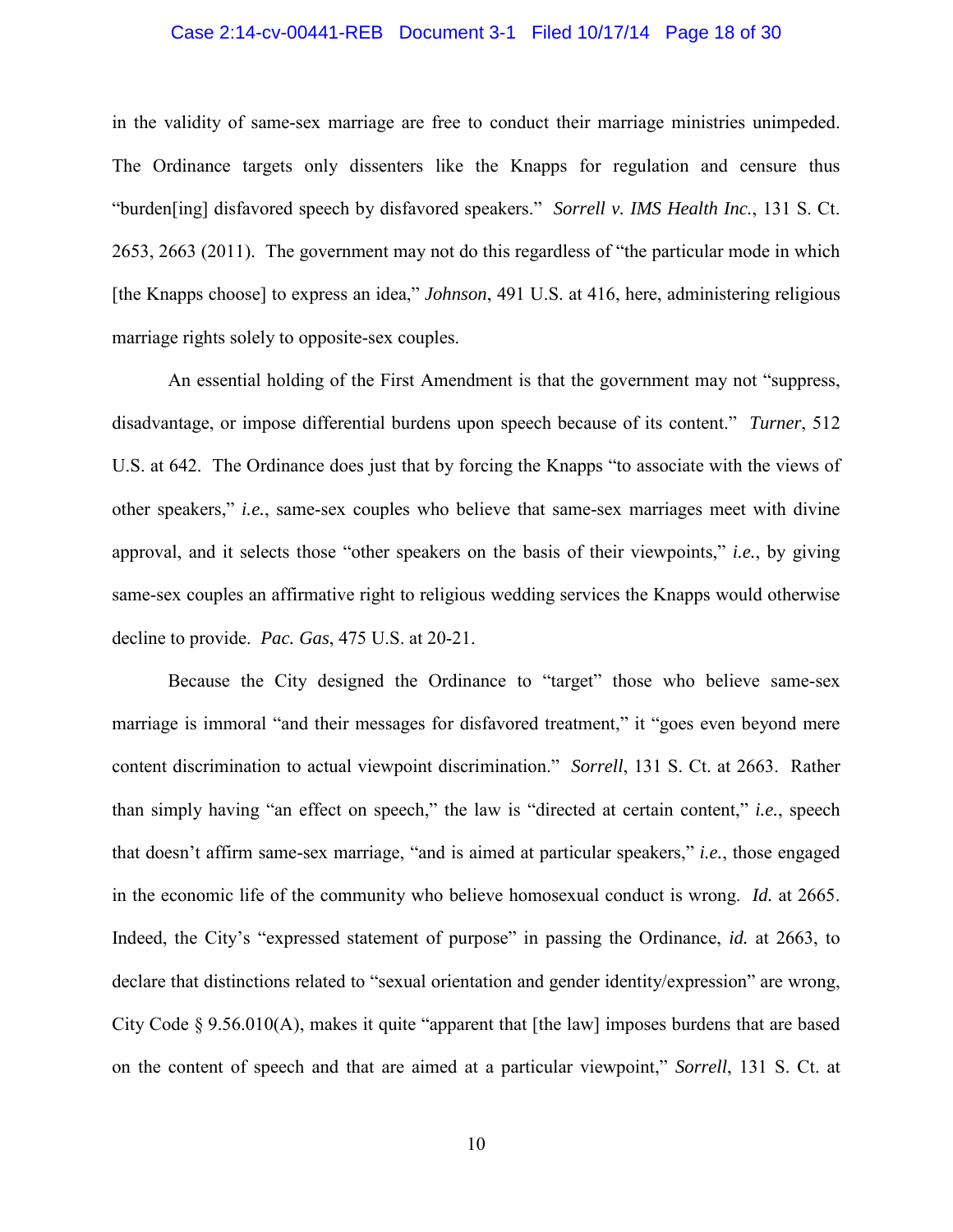2663-64.

## **B. Forcing the Knapps to Comply With the Ordinance Violates their Fundamental Right to the Free Exercise of Religion.**

"[B]elief and action cannot be neatly confined in logic-tight compartments." *Wisconsin v. Yoder*, 406 U.S. 205, 220 (1972). The Free Exercise Clause "not only 'forestalls compulsion by law of the acceptance of any creed or the practice of any form of worship' but also 'safeguards the free exercise of the chosen form of religion.'" *United States v. Ballard*, 322 U.S. 78, 86 (1944). Freely exercising one's religion "unquestionably encompasses the right to preach, proselyte, and perform other similar religious functions," including performing religious marriage rituals, in short, "to be a minister of the type" the Knapps have been for decades. *McDaniel v.* Paty, 435 U.S. 618, 626 (1978). Applying the Ordinance to the Knapps violates this fundamental right, which "may not be submitted to vote" and does not "depend on the outcome of ... elections" to the City Council or any other public office. *Barnette*, 319 U.S. at 638.

## **1. Applying the Ordinance to the Knapps Constitutes Unlawful State Interference With Religious Affairs.**

The Free Exercise Clause uniformly forbids a body of government from (1) compelling "affirmation of [a] religious belief," (2) punishing "the expression of religious doctrines it believes to be false," (3) imposing "special disabilities on the basis of religious views or religious status," and (4) lending "its power to one or the other side in controversies over religious authority or dogma." *Emp't Div., Dep't of Human Res. of Or. v. Smith*, 494 U.S. 872, 877 (1990). Applying the Ordinance to the Knapps violates their free exercise rights in all four ways.

Forcing the Knapps, as ordained ministers, to conduct a sex-sex marriage ritual would compel them to affirm a religious belief they do not hold, *i.e.*, that it is right and good to bless same-sex unions. This the City may not do. The Free Exercise Clause protects the Knapps'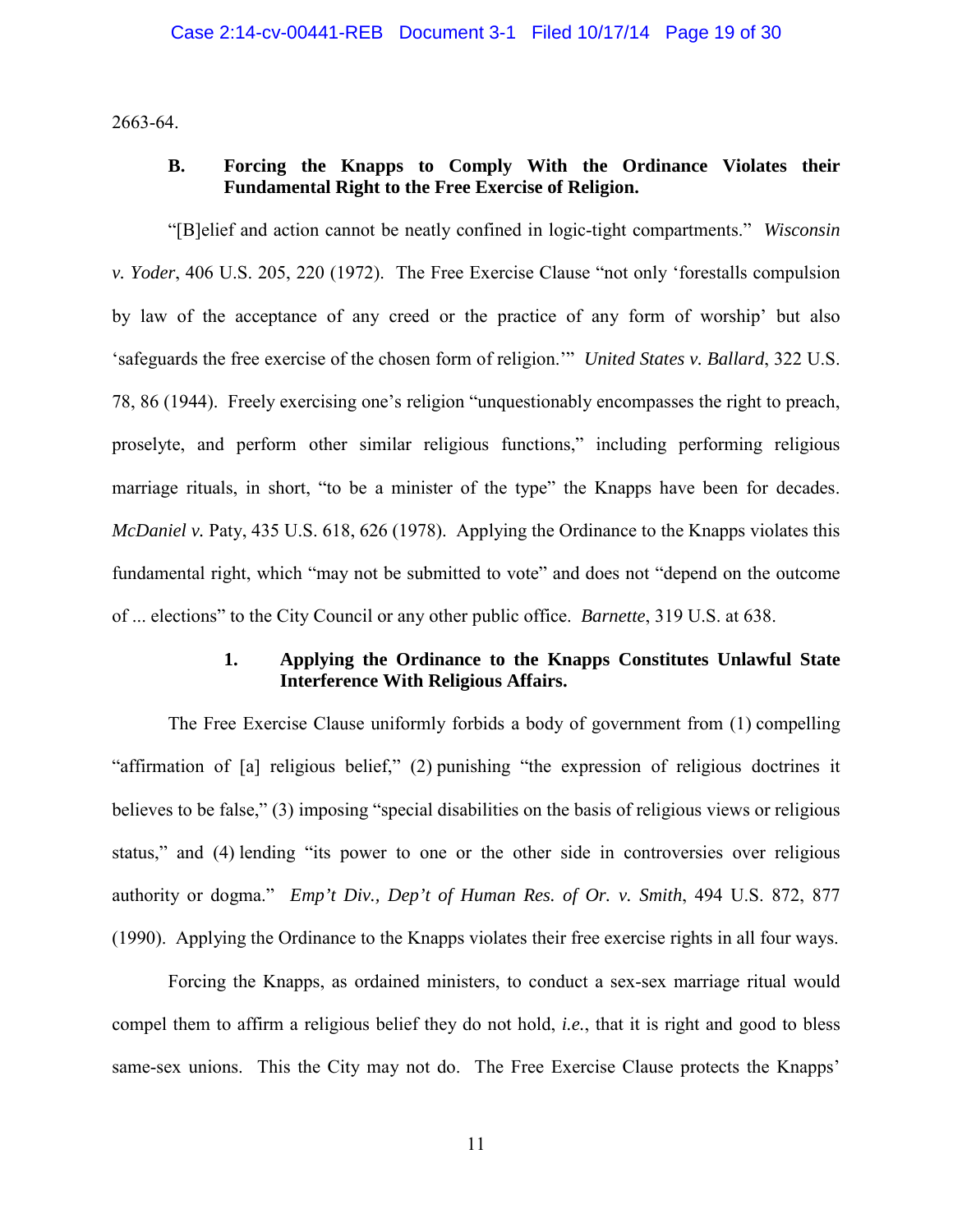#### Case 2:14-cv-00441-REB Document 3-1 Filed 10/17/14 Page 20 of 30

ability "to engage in certain key religious activities, *including the conducting of* worship services and other *religious ceremonies and rituals*, as well as the critical process of communicating the faith" in manner that conforms with their religious beliefs. *Hosanna-Tabor*, 132 S. Ct. at 711- 12. Government interference in such sensitive areas of religious practice is clearly impermissible, as the Constitution renders "[m]an's relation to his God ... no concern of the state." *Ballard*, 322 U.S. at 87.

By applying the Ordinance to the Knapps the City seeks to punish their expression of orthodox Christian views and failure to adopt the City's moral position that all distinctions related to sexual orientation are wrong. *But see Burwell v. Hobby Lobby Stores, Inc.*, 134 S. Ct. 2751, 2778 (2014) (noting that the government cannot resolve "difficult and important question[s] of religion and moral philosophy"). And the City does so by imposing special disabilities, in the form of jail time and substantial fines, on the Knapps and their religious ministry.<sup>3</sup> Such blatant efforts to lend the City's power to those with progressive theological views about human sexuality and to imprison and fine those who disagree cannot stand under the First Amendment. *See Hosanna-Tabor*, 132 S. Ct. at 704 (noting that the Supreme Court's precedent "radiates ... a spirit of freedom for religious organizations, an independence from secular control or manipulation—in short, power to decide for themselves, free from state interference, matters of ... faith and doctrine" (quotation omitted)).

## **2. Because the Ordinance is Neither Neutral Nor Generally Applicable, Its Application to the Knapps Triggers Strict Scrutiny.**

Outside of the ministerial context discussed above, the Free Exercise Clause subjects

 3 A closely-held corporation's free exercise rights are synonymous with those of its owners. *See Hobby Lobby*, 134 S. Ct. at 2768 ("protecting the free-exercise rights of corporations … protects the religious liberty of the humans who own and control those companies"); *Stormans, Inc. v. Selecky*, 586 F.3d 1109, 1120 (9th Cir. 2009) (characterizing a closely-held corporation as "the instrument … by which [the owners] express their religious beliefs").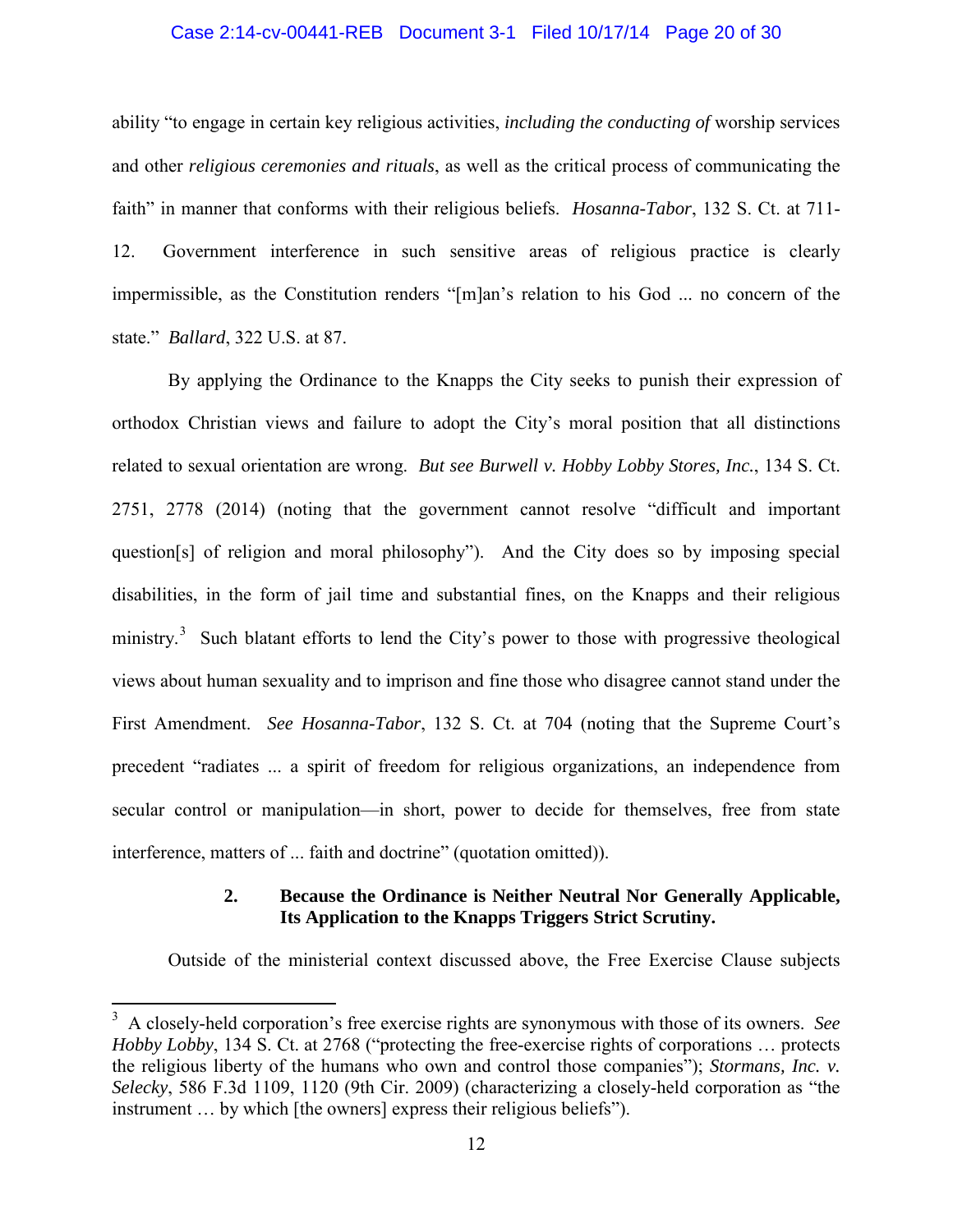#### Case 2:14-cv-00441-REB Document 3-1 Filed 10/17/14 Page 21 of 30

laws that burden religiously-motivated conduct to strict scrutiny if they are either not generally applicable or not religiously neutral. *Smith*, 494 U.S. at 879. The Ordinance's application to the Knapps is unlawful under this standard as well. First, unlike most "across-the-board criminal prohibition[s] on a particular form of conduct," *id.* at 884, the Ordinance does not apply generally to all members of society in the same way. It contains two broadly worded exceptions for (1) "[r]eligious corporations, associations, educational institutions, or societies," and (2) "expressive association[s] whose employment of a person protected by this chapter would significantly burden the associations' right of expressive association under *Boy Scouts of Am. v. Dale*, 530 U.S. 640 (2000)." City Code § 9.56.040(B). Such exemptions "are of paramount concern when a law has the incidental effect of burdening religious practice," which the Ordinance—at a minimum—unquestionably does here. *Church of the Lukumi Babalu Aye, Inc. v. City of Hialeah*, 508 U.S. 520, 542 (1993); *see also Fraternal Order of Police Newark Lodge No. 12 v. City of Newark*, 170 F.3d 359, 365 (1999) (Alito, J.) (explaining that concerns regarding the discriminatory effects of "individualized exemptions" are magnified by "categorical" exclusions). For the government cannot refuse to extend a system of exemptions "to cases of 'religious hardship' without compelling reason." *Smith*, 494 U.S. at 884.

The City, in this case, has no legitimate reason—compelling or otherwise—for granting a religious exemption from the Ordinance to other religious organizations, as well as secular expressive associations, but denying one to the Knapps. Not only are the Knapps' religious reasons for objecting to same-sex marriage the same as the exempted groups', but granting these groups an exception from the Ordinance "endangers [the government's] interests" in preventing "discrimination" based on sexual orientation to an identical degree. *See Lukumi*, 508 U.S. at 543 (concluding a law lacks general applicability when it "fail[s] to prohibit nonreligious conduct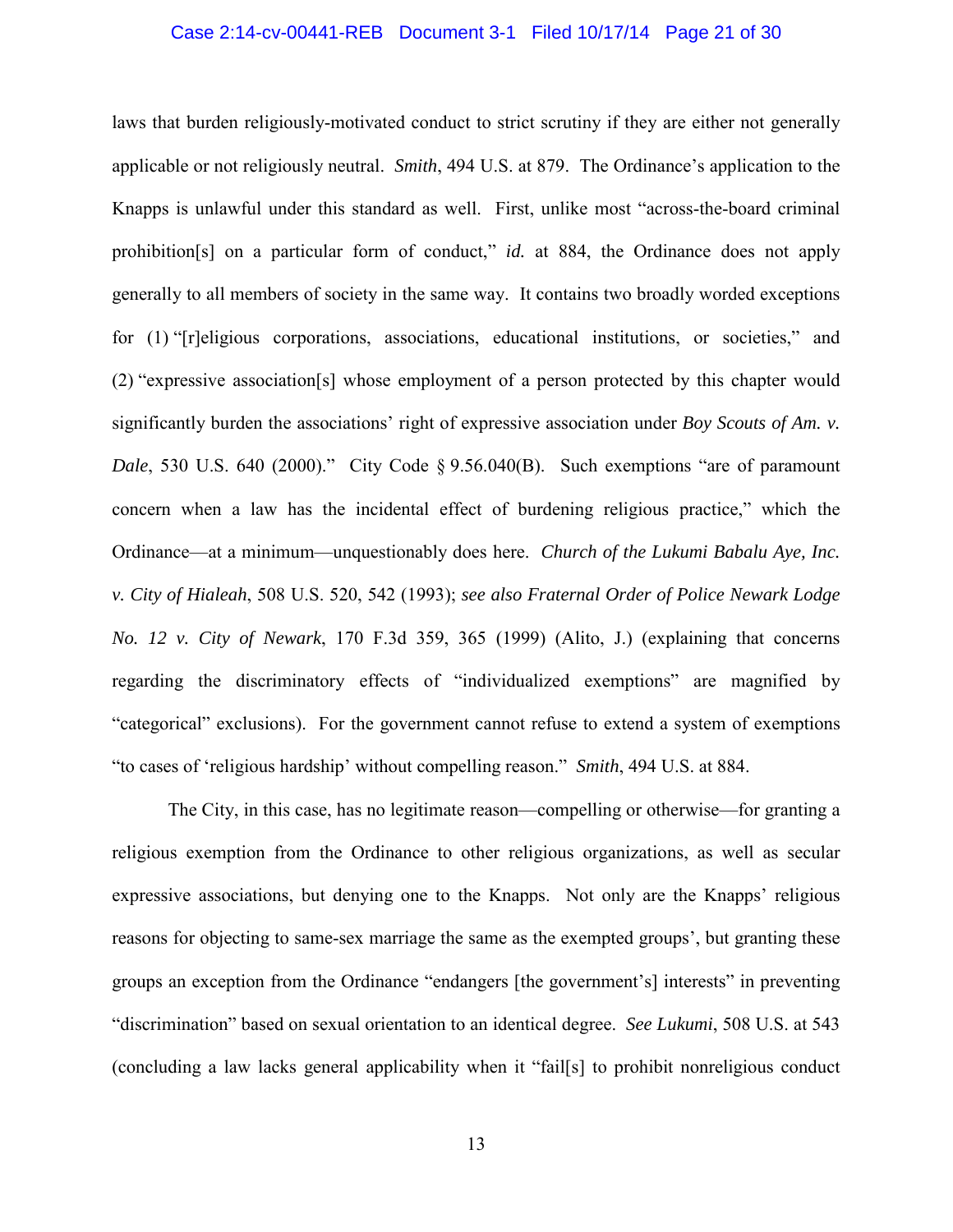#### Case 2:14-cv-00441-REB Document 3-1 Filed 10/17/14 Page 22 of 30

that endangers [the government's] interests in a similar or greater degree"); *Blackhawk v. Pennsylvania*, 381 F.3d 202, 209 (3d Cir. 2004) (Alito, J.) (same). Hence, the Ordinance is not generally applicable and it is subject to strict scrutiny as applied to the Knapp's.

Second, the City has recognized—explicitly—that the morality of same-sex marriage is an important religious question for many citizens. That is why it exempted most religious organizations from the Ordinance's ban on sexual-orientation discrimination. *See* City Code § 9.56.040(B). "[M]any religions recognize marriage [in particular] as having spiritual significance." *Turner v. Safley*, 482 U.S. 78, 96 (1987); *see also id.* (noting that "marriage may be an exercise of religious faith as well as an expression of personal dedication"). The City consequently exempts most religious groups from the Ordinance's restrictions on places of public accommodation. Yet it has refused to do the same for the Knapps and their religious marriage ministry. *See Blackhawk*, 381 F.3d at 209 (explaining that for a law to be "neutral" it must "not target religiously motivated conduct either on its face or as applied in practice"). In so doing, the City has engaged in the "differential treatment of two religions," which is—by definition—not religiously neutral. *Lukumi*, 508 U.S. at 536; *see also id.* at 536 (recognizing that exempting kosher slaughterhouses but not other religious killings from a ban on animal cruelty is not religiously neutral and may constitute "an independent constitutional violation").

The Free Exercise Clause prohibits the City from "preferring some religious groups over" the Knapp's marriage ministry. *Fowler v. Rhode Island*, 345 U.S. 67, 69 (1953). Indeed, the Supreme Court has long held that government may "effect no favoritism among sects." *Larson v. Valente*, 456 U.S. 228, 246 (1982). Religious discrimination is inherent in the City's attempt "to say that some religiously motivated [groups]—the ones picked by the government—are exempt while others are not." *Conestoga Wood Specialties Corp. v. Sec. of U.S. Dep't of Health*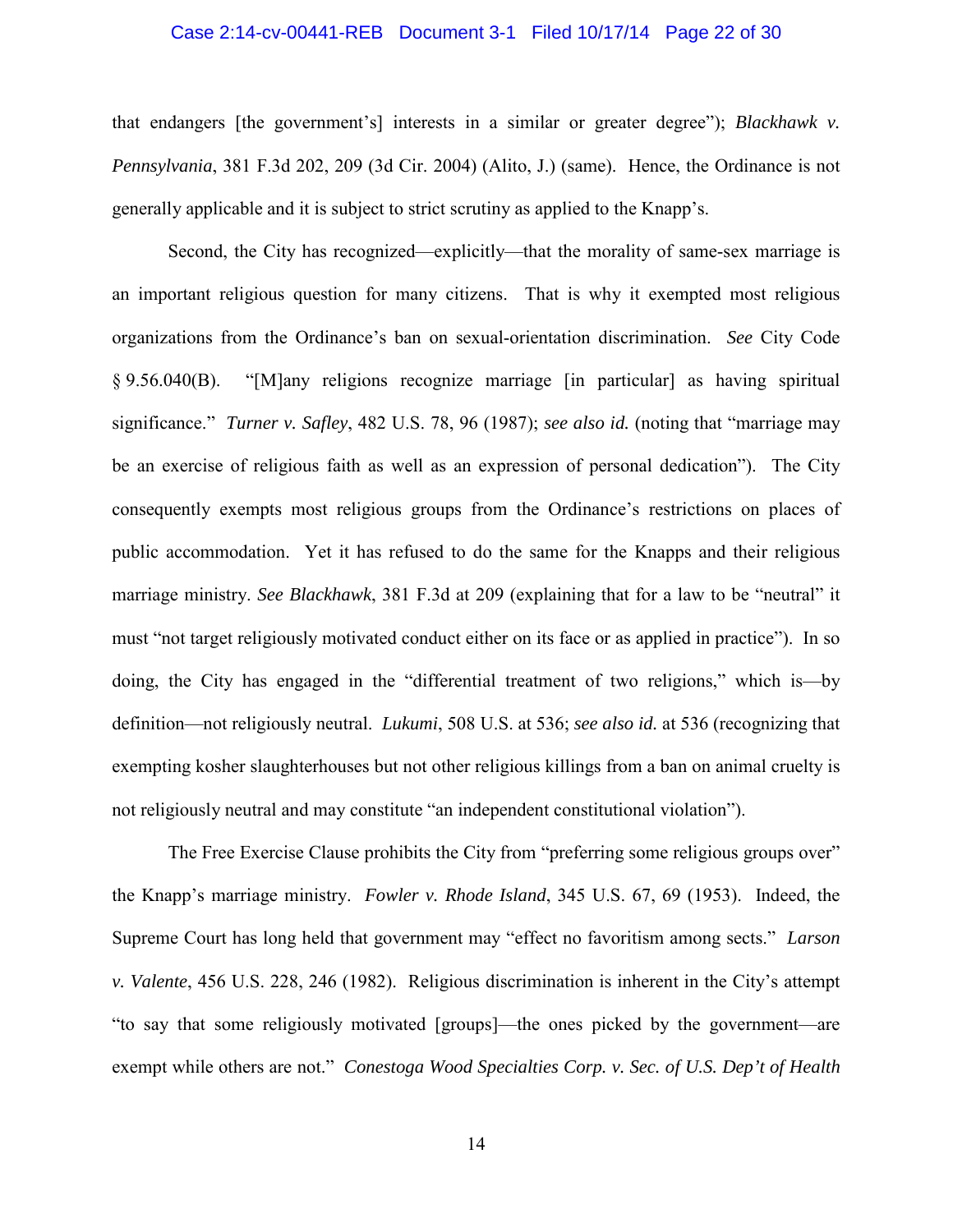## Case 2:14-cv-00441-REB Document 3-1 Filed 10/17/14 Page 23 of 30

*& Human Servs.*, 724 F.3d 377, 415 (3d Cir. 2013) (Jordan, J., dissenting), *rev'd by Hobby Lobby*, 134 S. Ct. 2751 (2014). This lack of neutrality triggers strict scrutiny, the "most rigorous" standard known to constitutional law, *Lukumi*, 508 U.S. at 546, and one the Ordinance—as applied to the Knapps—simply cannot overcome. *See infra* Part I.C.

### **3. The Ordinance's Application to the Knapps Also Triggers Strict Scrutiny Under the Hybrid-Rights Doctrine.**

Regardless of whether a law is neutral and generally applicable, it triggers strict scrutiny under the Free Exercise Clause if it burdens the free exercise of religion "in conjunction with other constitutional protections, such as freedom of speech." *Smith*, 494 U.S. at 881. "[T]o assert a hybrid-rights claim, a free exercise plaintiff must make out a colorable claim that a companion right has been violated—that is, a fair probability or likelihood, but not a certitude of success on the merits." *Miller v. Reed*, 176 F.3d 1202, 1207 (1999) (quotation omitted).

Plaintiffs have amply made that showing here. As explained above, the Ordinance violates the Knapps' free speech rights by compelling them to express a message favorable to same-sex marriage, *Smith*, 494 U.S. at 882 (citing as hybrid-rights examples compelled speech precedents like *Wooley* and *Barnette* that "also involved freedom of religion"), and by discriminating against their religious viewpoint that marriage is only between a man and a woman. *See supra* Part I.A. It further violates, as explained below, the Knapps' substantive due process rights to earn a livelihood from their chosen profession free from unreasonable governmental interference, *see infra* Part I.D, Strict scrutiny thus applies and the City cannot show that applying the Ordinance to the Knapps satisfies that demanding test. *See infra* Part I.C.

## **4. The Unconstitutional Conditions Doctrine Forbids the Ordinance's Application to the Knapps.**

Under the unconstitutional conditions doctrine, the government "may not deny a benefit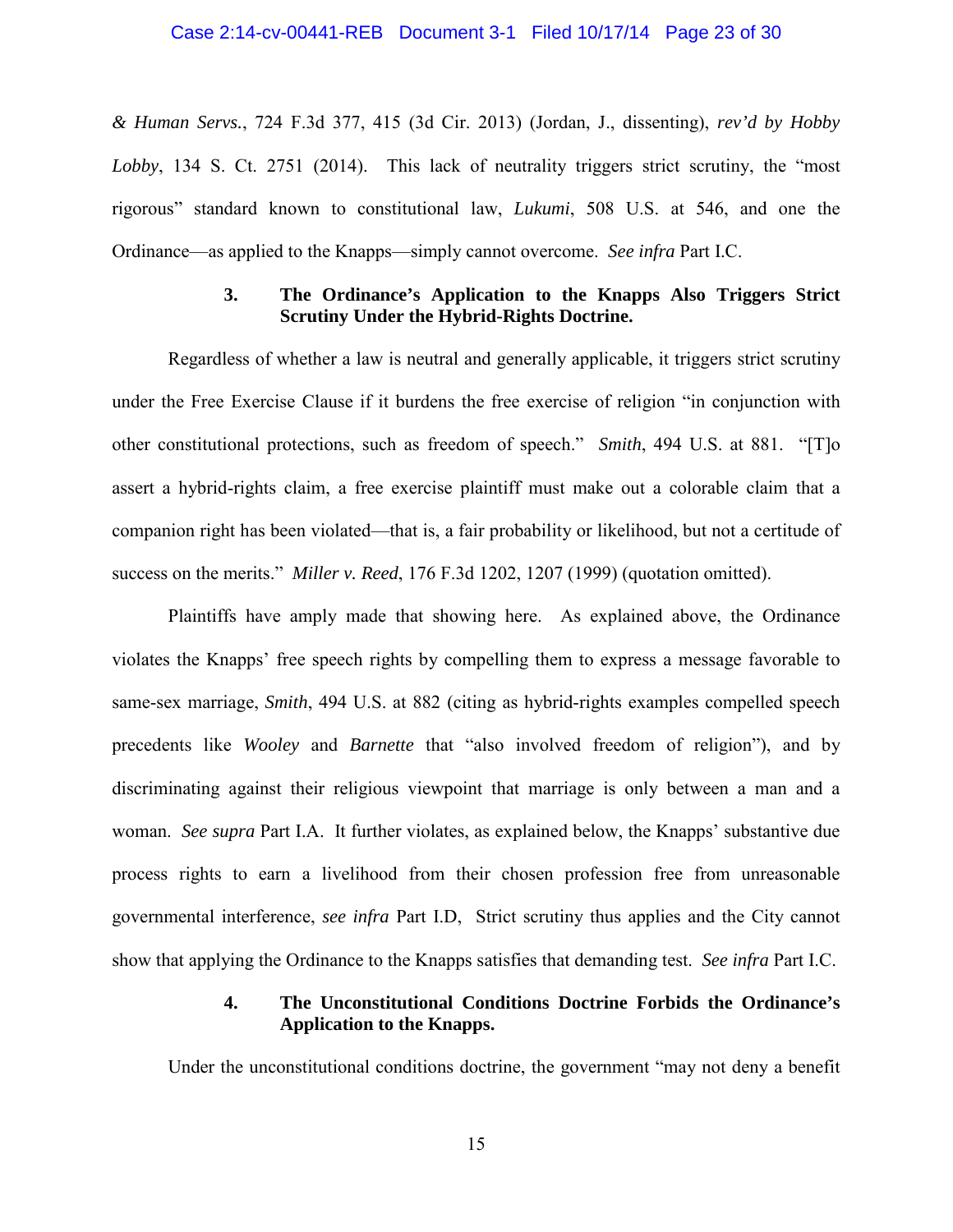#### Case 2:14-cv-00441-REB Document 3-1 Filed 10/17/14 Page 24 of 30

to a person on a basis that infringes his constitutionally protected interests." *Perry v. Sindermann*, 408 U.S. 593, 597 (1972); *see also Alliance*, 133 S. Ct. at 2328 (same). For this would "allow the government to produce a result which it could not command directly" by penalizing … the exercise of citizen's constitutional rights. *Perry*, 408 U.S. at 597 (quotation and alteration omitted). The government thus violates the Constitution not only by prohibiting "the exercise of First Amendment rights," but also by "'deterr[ing], or chilling'" their exercise. *Bd. of Comm'rs, Wabaunsee Cnty. v. Umbehr*, 518 U.S. 668, 674 (1996) (quotation omitted).

The City is prohibited from placing "conditions on public benefits … which dampen the exercise generally of First Amendment rights, however slight the inducement to the individual to forsake those rights." *Elrod v. Burns*, 427 U.S. 347, 358 n.11 (1976). And the Ordinance's inducements for the Knapps to forsake their free exercise and free speech rights in order to maintain the public benefit of operating a closely-held business are far from "slight." Loss of liberty is one of the most extreme sanctions the government has to offer and thousands of dollars in fines would quickly lead to the Knapps' financial ruin.

By making it impossible for the Knapps to enjoy the generally available right of citizens to own and operate a business and make a living through their chosen vocation, *see infra* Part I.D, and "exercise … simultaneously" their fundamental rights to free speech and the free exercise of religion, *see supra* Part I.A-B, the City has violated the unconstitutional conditions doctrine. *McDaniel*, 435 U.S. at 626. As the Supreme Court explained long ago, conditioning "the availability of benefits … upon [the Knapps'] willingness to violate a cardinal principle of [their] religious faith by surrendering [their] religiously impelled ministry effectively penalizes the free exercise of [their] constitutional liberties." *Id.* (quotation and alteration omitted).

16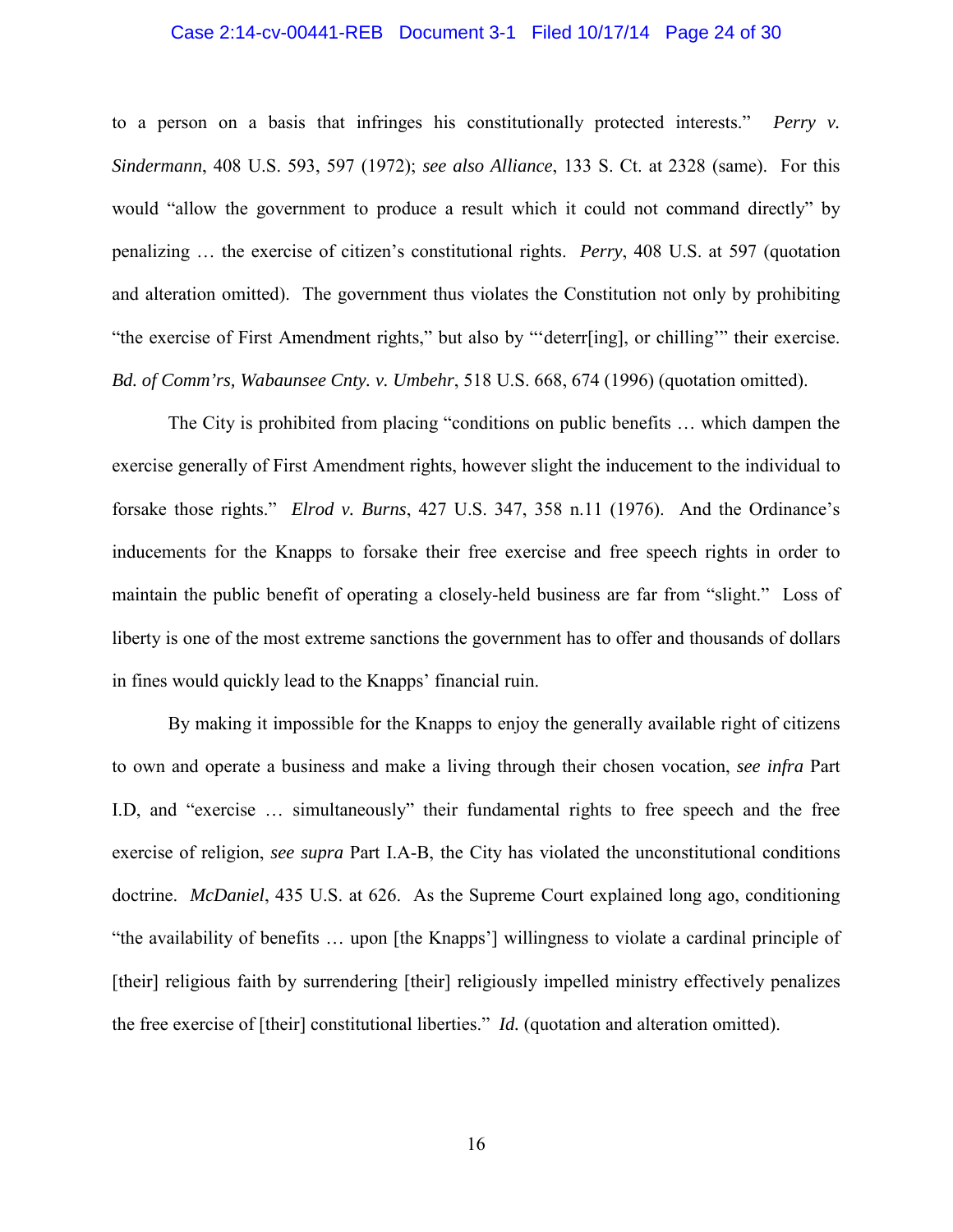## **C. Applying the Ordinance to the Knapps Further Violates the Idaho Free Exercise of Religion Protected Act ("FERPA").**

FERPA prohibits "political subdivisions of th[e] [S]tate" of Idaho, Idaho Code § 73- 401(3), including the City, from "substantially burden[ing] a person's exercise of religion," Idaho Code § 73-402(2), which is defined as "the ability to act or refusal to act in a manner substantially motivated by a religious belief," Idaho Code  $\S$  73-401(2), even if that burden results from a rule of general applicability" and is "facially neutral," Idaho Code  $\S$  73-402(1) & (2). Because, as explained above, the Ordinance renders it impossible for the Knapps to refuse to conduct same-sex wedding ceremonies and that refusal is motivated wholly by their sincerely held religious beliefs about marriage, FERPA's protections clearly apply.

To overcome them, the City must show that enforcing the Ordinance against the Knapps is "[e]ssential to further a compelling governmental interest" and "[t]he least restrictive means of furthering that … interest," *i.e.*, that strict scrutiny is satisfied. Idaho Code § 73-402(3). The City can do neither. Public accommodation laws designed to ensure that protected persons "will not be turned away merely on the proprietor's exercise of personal preference" do not serve a compelling interest when "applied to expressive activity." *Hurley*, 515 U.S. at 578. In this context, their "object is simply to require speakers to modify the content of their expression to whatever extent beneficiaries of the law choose to alter it with messages of their own." *Id.*

Applying the Ordinance to the Knapps thus serves only to do "exactly what the general rule of speaker's autonomy forbids," *id.*, which is to strip away the "autonomy to control one's own speech" and make "choices of content that in someone's eyes are misguided, or even hurtful," *id.* at 574. That interest is not legitimate, let alone compelling. *See id.* at 579 (noting that the First Amendment "has no more certain antithesis" than laws used to "produce thoughts and statements acceptable to some groups"); *Dale*, 530 U.S. at 657 (explaining that public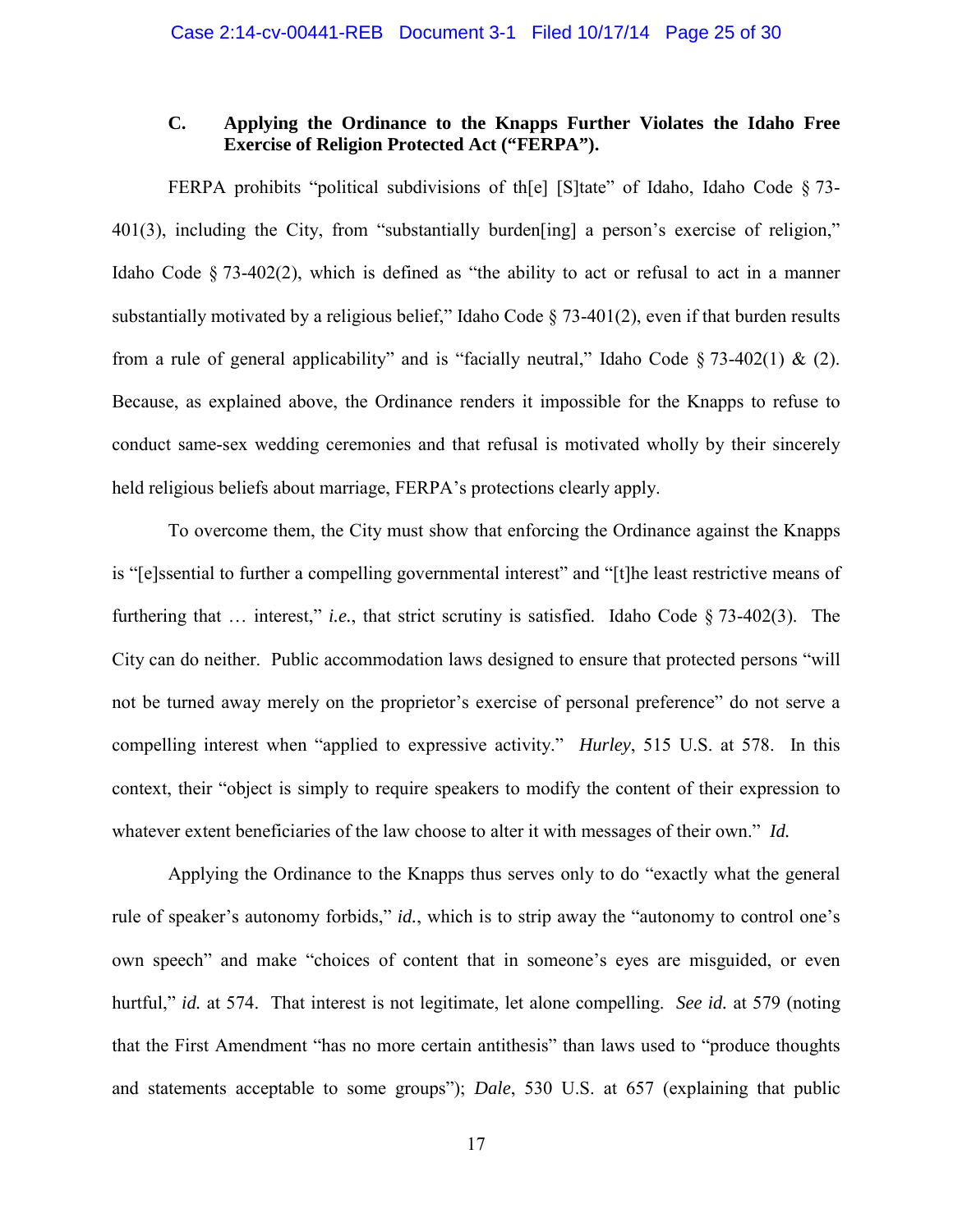#### Case 2:14-cv-00441-REB Document 3-1 Filed 10/17/14 Page 26 of 30

accommodation laws do not serve a "compelling interest" when they "materially interfere with the ideas" a person or group wishes "to express"). Nor is the City's interest in compelling the Knapps to perform religious, same-sex marriage rights compelling in practical terms. Because any number of civic officials and religious ministers are ready and willing to officiate at samesex wedding ceremonies, there is no compelling need for the Knapps to do so. *See* Idaho Code § 32-303 (describing civic officials who may perform marriages); Ver. Compl. ¶¶ 337-45 (explaining that several Coeur d'Alene ministers will perform same-sex marriages).

Moreover, when there is "an existing, recognized, workable, and already-implemented" alternative that is "less restrictive" of constitutional freedoms, the government must use it. *Hobby Lobby*, 134 S. Ct. at 2786 (Kennedy, J., concurring). Other religious actors are already exempted from the Ordinance's scope and there is no reason to exclude the Knapps from that exception. The City may also use "educational campaigns," "financial incentives...] or counterspeech, rather than speech restrictions, to advance its [equality] interests." *Liquormart, Inc. v. Rhode Island*, 517 U.S. 484, 507-08 (1996) (plurality op.). All of these are less restrictive means of accomplishing the City's objectives that would not infringe upon the Knapp's rights.

## **D. Applying the Ordinance to the Knapps Violates Their Substantive Due Process Rights to Freedom of Conscience and to Earn a Living Through the Pursuit of Their Religious Vocation.**

Under the Fourteenth Amendment, the Knapps have a protected liberty interest in engaging "in any of the common occupations of life, … to worship God according to the dictates of [their] own conscience[s], and generally to enjoy those privileges long recognized as essential to the orderly pursuit of happiness by free men." *Bd. of Regents of State Colls. v. Roth*, 408 U.S. 564, 572 (1972) (quotation and alteration omitted). The Ordinance not only compels the Knapps to perform religious, same-sex marriage ceremonies in violation of their freedom of conscience,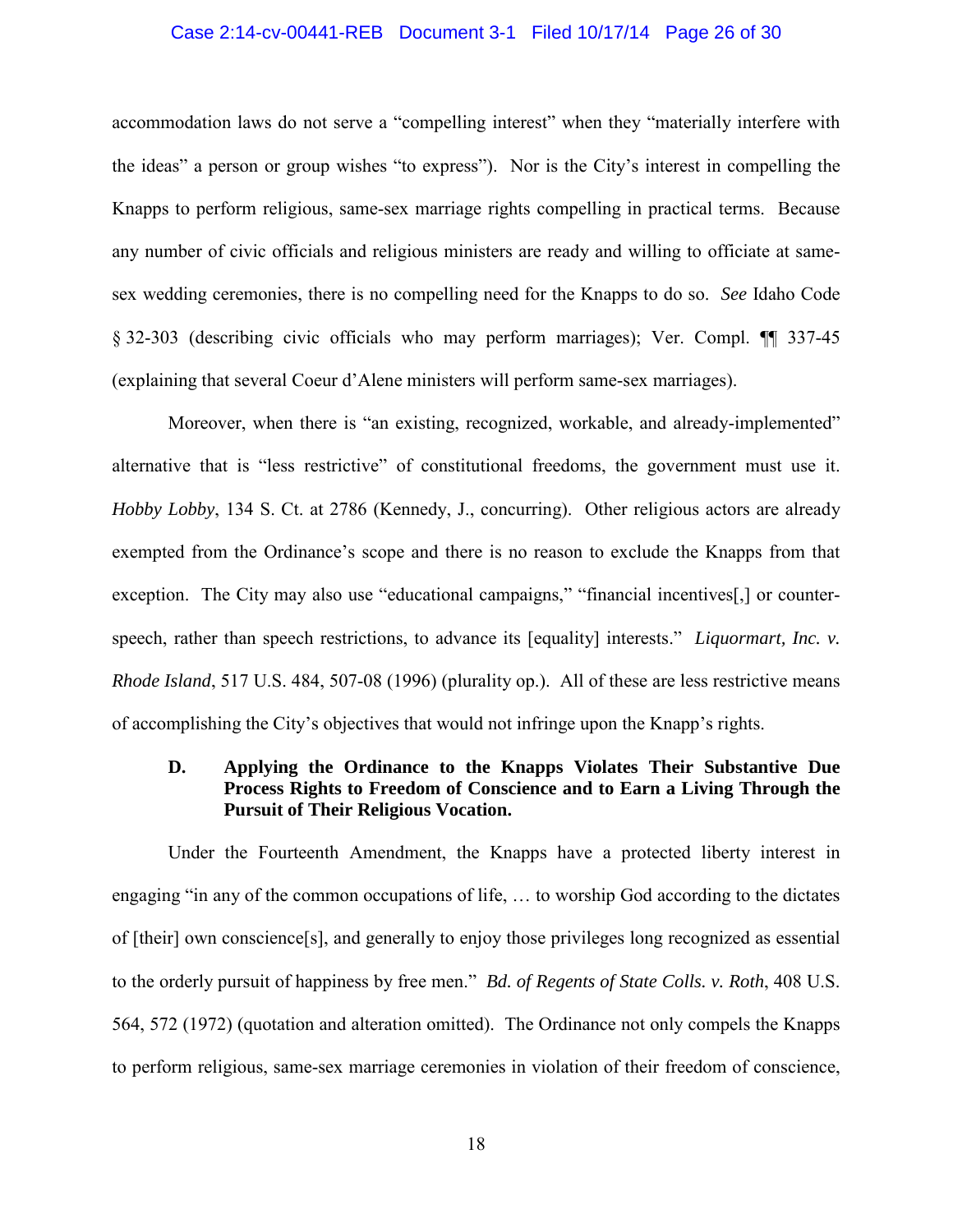#### Case 2:14-cv-00441-REB Document 3-1 Filed 10/17/14 Page 27 of 30

it also forecloses their "right to earn a livelihood and to continue employment unmolested." *Truax v. Raich*, 239 U.S. 33, 38 (1915).

But owning and operating a business in our entrepreneurial society is unquestionably a "privilege[] long recognized … as essential to the orderly pursuit of happiness by free men." *Roth*, 408 U.S. at 572; *cf. Hobby Lobby*, 134 S. Ct. at 2783 (expressing concern that the Affordable Care Act would "effectively exclude [some religious] people from full participation in the economic life of the Nation."). Indeed, the Supreme Court has long held that the "right … to follow a chosen profession free from unreasonable governmental interference comes within the 'liberty' and 'property' concepts" of the Due Process Clause. *Greene v. McElroy*, 360 U.S. 474, 492 (1959). Because the Ordinance renders it impossible for the Knapps to operate their closely-held business based on their religious vocation and to exercise their fundamental rights of conscience, its application to them violates the doctrine of substantive due process. *Cf. Hobby Lobby*, 134 S. Ct. at 2785 (Kennedy, J., concurring) (explaining that "freedom means" that all citizens have the right "to express [their religious] beliefs and to establish [their] religious (or nonreligious) self-definition in the political, civic, and economic life of our larger community").

### **II. The Ordinances' Severe Compromising of the Knapps' First and Fourteenth Amendment Rights Establishes a Clear Showing of Irreparable Harm.**

As explained above, *see supra* Part I, the Ordinance's application to the Knapps violates their First and Fourteenth Amendment rights to freedom of speech, the free exercise of religion, substantive due process, and equal protection. It is beyond dispute "that the deprivation of constitutional rights 'unquestionably constitutes irreparable injury.'" *Melendres v. Arpaio*, 695 F.3d 990, 1002 (9th Cir. 2012) (quoting *Elrod*, 427 U.S. at 373). Likewise, the Knapp's loss of liberty and their closely-held business, either because they are incarcerated and not able to work or because the City has financially ruined them through onerous fines, cannot be restored though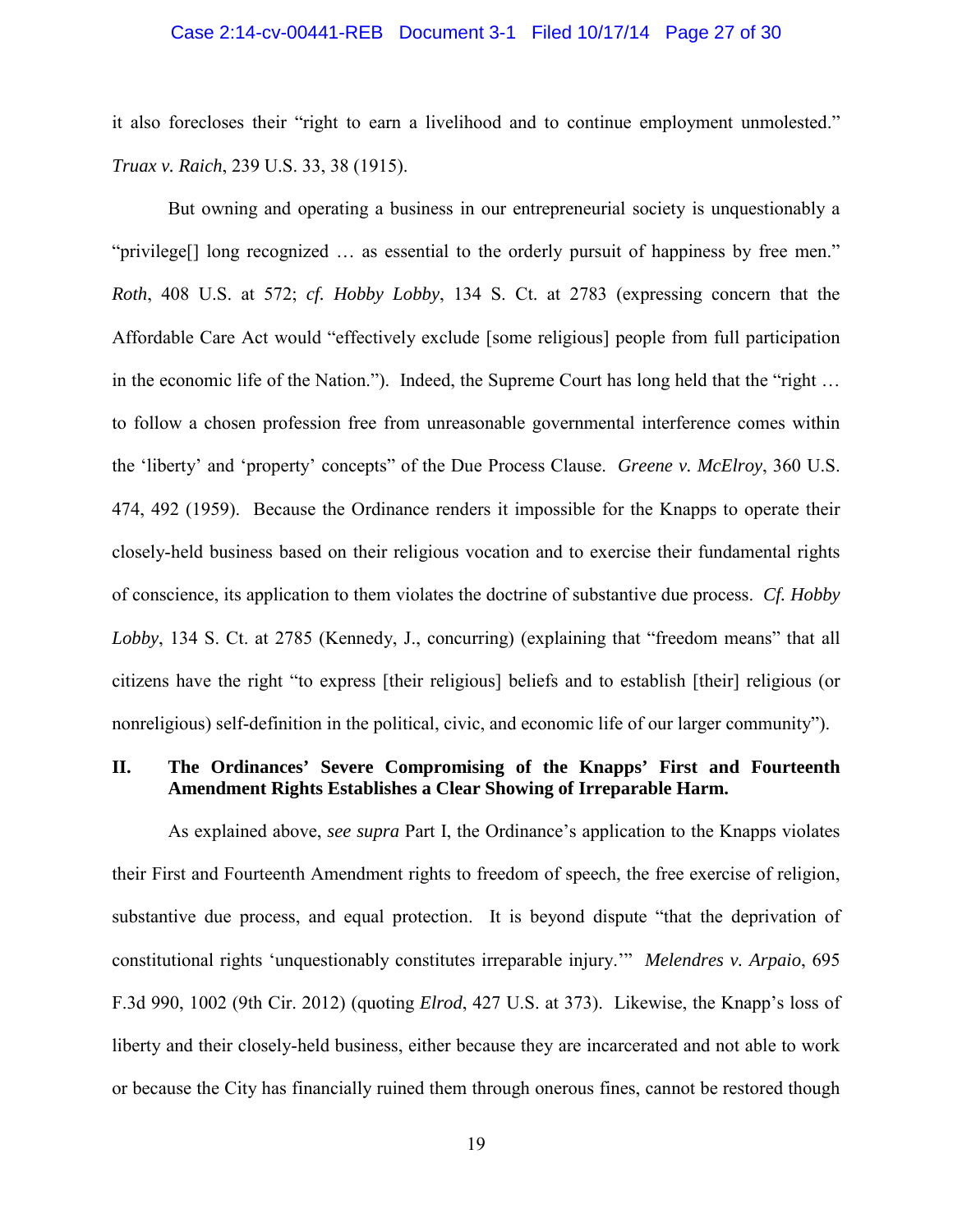## Case 2:14-cv-00441-REB Document 3-1 Filed 10/17/14 Page 28 of 30

money damages. The Ordinance, for example, imposes 3.5 years in jail time and \$7,000 in fines if the Knapps decline to perform a single same-sex wedding ceremony each day for a week. Plaintiffs have thus amply established that the Ordinance causes them irreparable harm.

### **III. The Balance of Harm and the Public Interest Tip Decidedly in the Knapps' Favor.**

Because the Ordinance's application to the Knapps violates the First and Fourteenth Amendments, *see supra* Part I, the balance of the equities and the public interest tip decidedly in Plaintiffs' favor. It is well established that "the public interest and the balance of the equities favor preventing the violation of a party's constitutional rights." *Ariz. Dream Act Coal. v. Brewer*, 757 F.3d 1053, 1069 (9th Cir. 2014). That is even more apparent when the constitutional violation threatens to result in the Knapps' imprisonment or incurrence of substantial fines that would force them to close their doors and lose their livelihood. In stark contrast, "no substantial harm to others can be said to inhere" in preventing the Ordinance's application to the Knapps, *Déjà vu of Nashville, Inc. v. Metro. Gov't of Nashville*, 274 F.3d 377, 400 (6th Cir. 2001), as "neither the [g]overnment nor the public generally can claim an interest in the enforcement of an unconstitutional law," *ACLU v. Ashcroft*, 322 F.3d 240, 251 n.11 (3d Cir. 2003) (quotation omitted). The balance of harm and the public interest thus both favor Plaintiffs.

#### **CONCLUSION**

The Ordinance's application to the Knapps will imminently and irreparably harm them. Its enforcement will deprive them of both their liberty and their constitutional rights. Moreover, every day the Ordinance stays in effect as applied to the Knapps jail time and fines accrue. Within a few short days, they could be facing thousands of dollars in fines and years in jail if this Court does not act. Plaintiffs therefore respectfully request that the Court issue a temporary restraining order enjoining the Ordinance's enforcement against them without delay.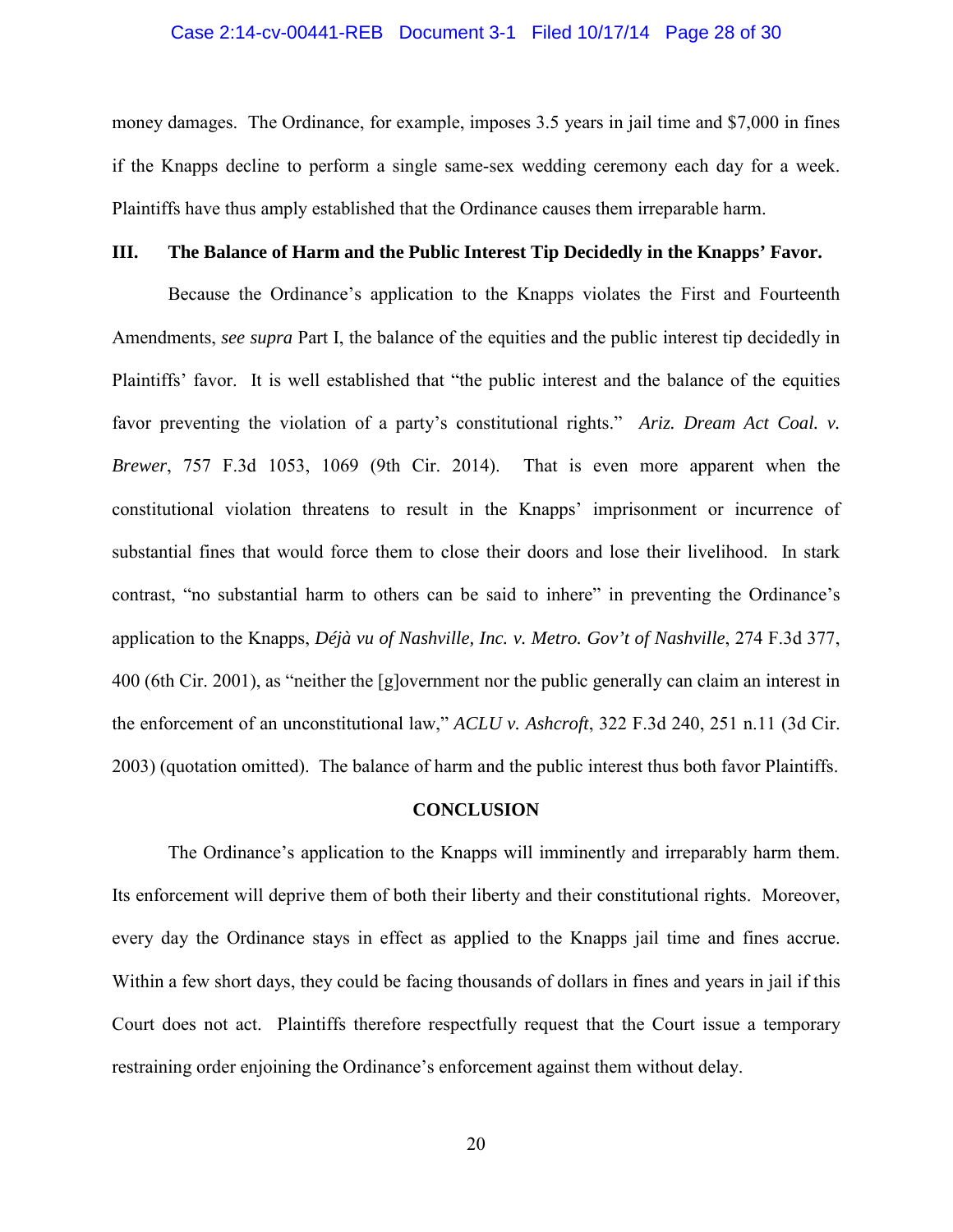Respectfully submitted this 17th day of October, 2014.

DAVID A. CORTMAN\* dcortman@alliancedefendingfreedom.org Georgia Bar No. 188810 KEVIN H. THERIOT\* ktheriot@alliancedefendingfreedom.org Georgia Bar No. 373095 RORY T. GRAY\* rgray@alliancedefendingfreedom.org Georgia Bar No. 880715 **ALLIANCE DEFENDING FREEDOM** 1000 Hurricane Shoals Road NE, Ste. D-1100 Lawrenceville, Georgia 30043 (770) 339-0774 (770) 339-6744 Fax

JEREMY D. TEDESCO\* jtedesco@alliancedefendingfreedom.org Arizona Bar No. 023497 JONATHAN A. SCRUGGS\* jscruggs@alliancedefendingfreedom.org Arizona Bar No. 030505 **ALLIANCE DEFENDING FREEDOM** 15100 N. 90th Street Scottsdale, AZ 85260 (480)-444-0020 (480)-444-0028 Fax

## By: /s/Virginia McNulty Robinson

VIRGINIA MCNULTY ROBINSON vrobinson@robinsonlaw-pllc.com Idaho Bar No. 7380 **ROBINSON LAW, PLLC** 1910 Northwest Blvd., Suite 200 Coeur d'Alene, Idaho 83814 (208) 664-1139 (208) 664-1171 Fax

\*Application for admission *pro hac vice* forthcoming.

ATTORNEYS FOR PLAINTIFF